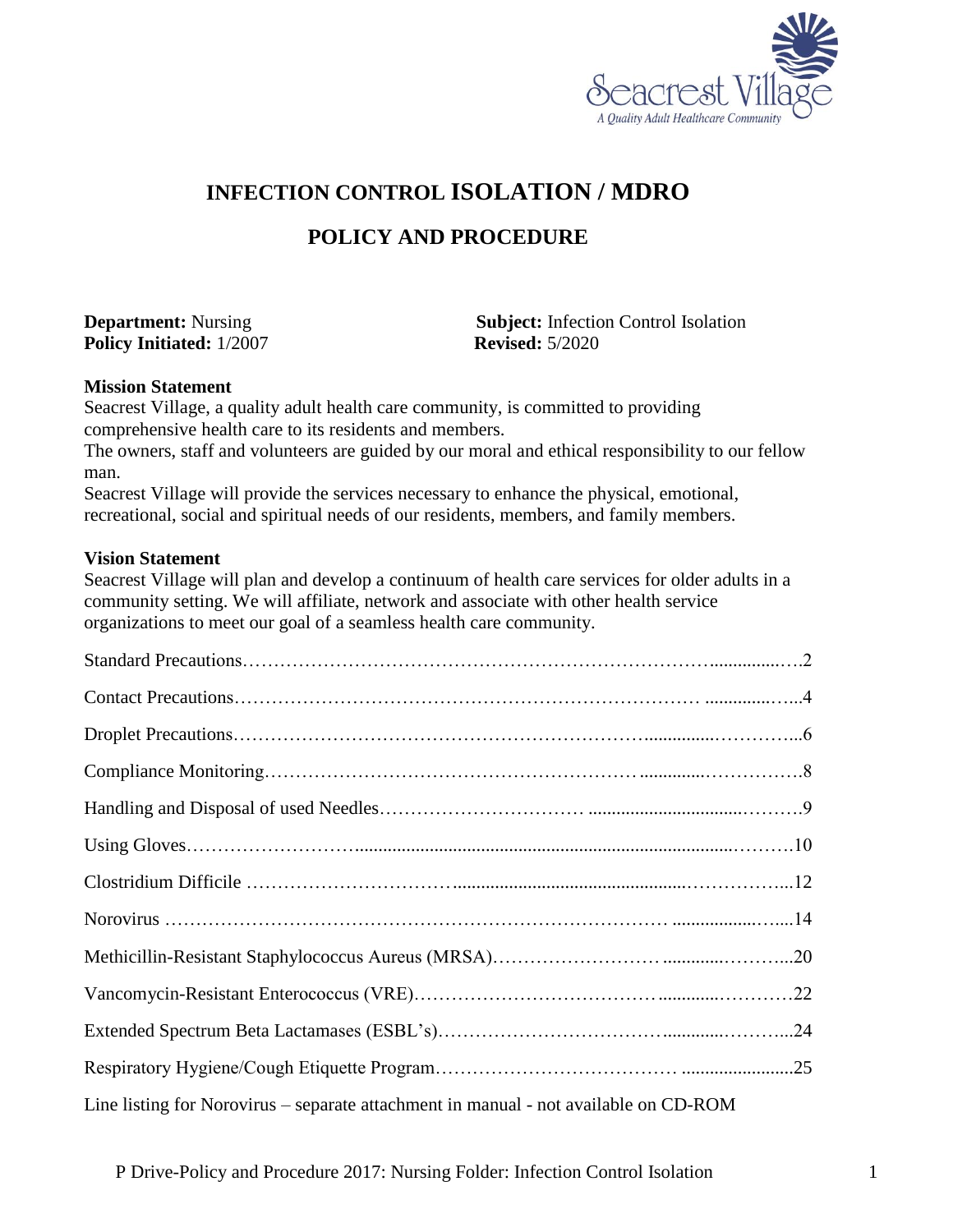# **STANDARD PRECAUTIONS**

**Purpose:** It is the intent of this facility that: 1) all resident blood, body fluids, excretions and secretions other than sweat will be considered potentially infectious; 2) Standard Precautions are indicated for all residents.

#### **BARRIERS INDICATED IN STANDARD PRECAUTIONS**

- **A. Gloves -** gloves should be worn whenever exposure to the following is planned or anticipated
	- Blood/blood products/body fluids with visible blood
	- $\bullet$  Urine
	- Feces
	- Saliva
	- Mucous membranes
	- Wound drainage
	- Drainage tubes
	- Non-intact skin
	- Amniotic, cerebral spinal, pericardial, pleural, peritoneal, synovial fluids
	- Performing venipuncture or invasive procedures
- **B. Masks and eyewear (or face shields) -** should be worn during procedures that are likely to generate droplets/splashing of blood/body fluids.
- **C. Gowns/Aprons** should be worn when there is potential for soiling clothing with blood/body fluids.
- **D. Private Room** consider when resident hygiene is poor or in cases where blood/body fluids cannot be contained.
- **E. Handwashing/hand hygiene** Current CDC recommendations regarding hand hygiene will be followed
- **F. Resuscitation Equipment** mouthpieces or other ventilation devices should be available as alternatives for mouth to mouth resuscitation.
- **G. Sharps Precautions** safety engineered sharps should be used and used sharps should be placed in an appropriately labeled puncture resistant container.
- **H. Lab Specimens** should be placed in a container which prevents leakage during collection, handling, processing, storage, transport, or shipping. If outside contamination of the primary container occurs, it should be placed within a second container.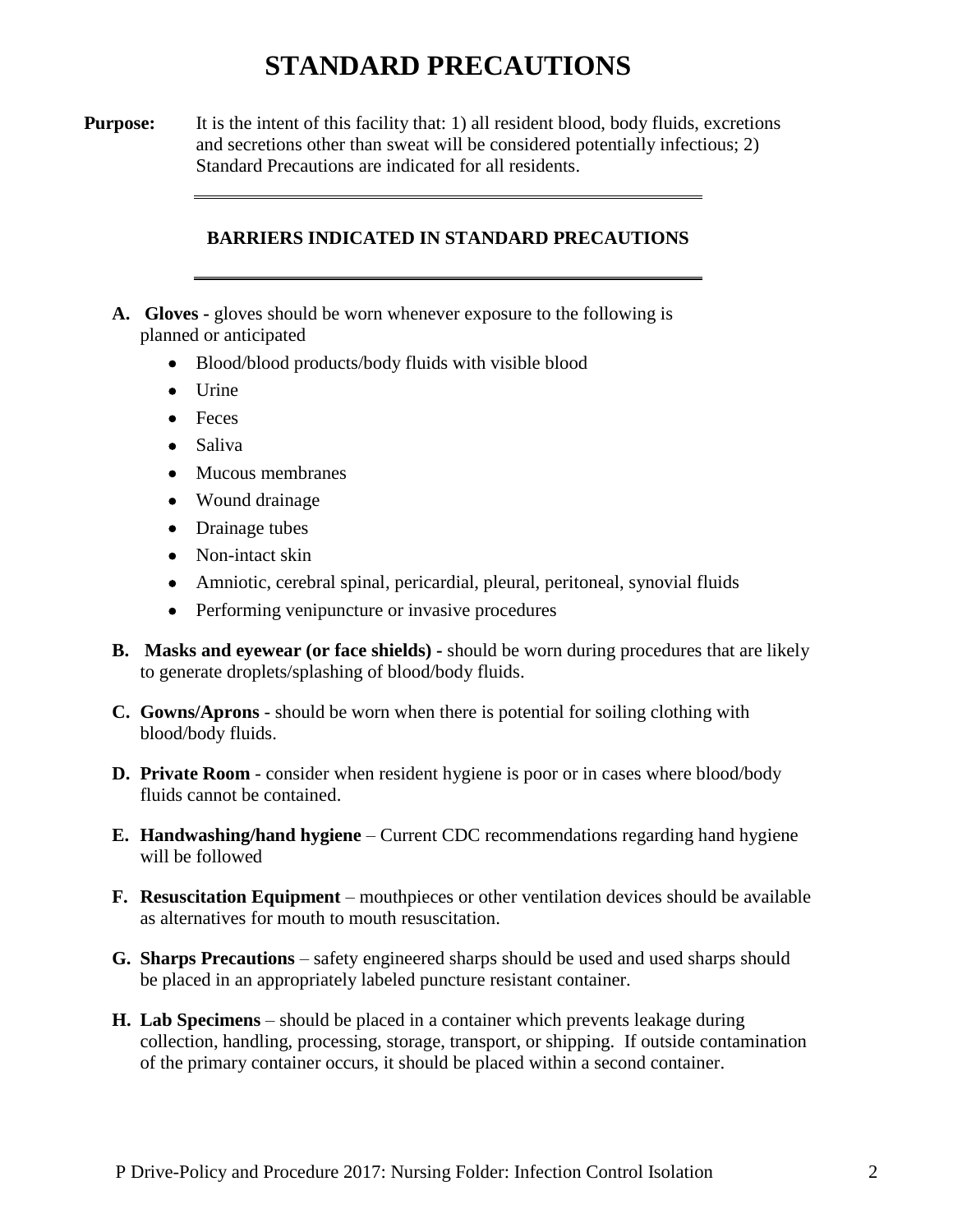- **I. Blood Spills** spills of blood or other body fluids should be removed and the area decontaminated using the facility-approved blood spill kit. Gloves should be worn during cleaning and decontamination. The manufacturer's directions will be followed for use of the product in cleaning and decontaminating spills.
- **J. Linen** soiled linen should be handled as little as possible. Gloves should be worn to handle linen wet with blood or body fluids. Isolation linen should be washed last after all the routine linen is laundered. PPE including a mask, gown and gloves when handling isolation linen. Water is set at a temperature of 160 or greater and washed in hot water.
- **K. Waste** waste should be bagged in impervious bags.

.

### **PERSONAL PROTECTIVE EQUIPMENT (PPE)**

PPE is provided to all employees. Each employee is responsible for knowing where the equipment is kept in the department.

- **A.** When a resident is placed on isolation precautions, an isolation set up will be provided and set up outside the resident's room.
- **B.** The type of protective barrier(s) should be appropriate for the procedure being performed and the type of exposure anticipated.

 **C.** PPE available includes gloves, gowns or aprons, masks and eye protection (or face shields), and resuscitation devices.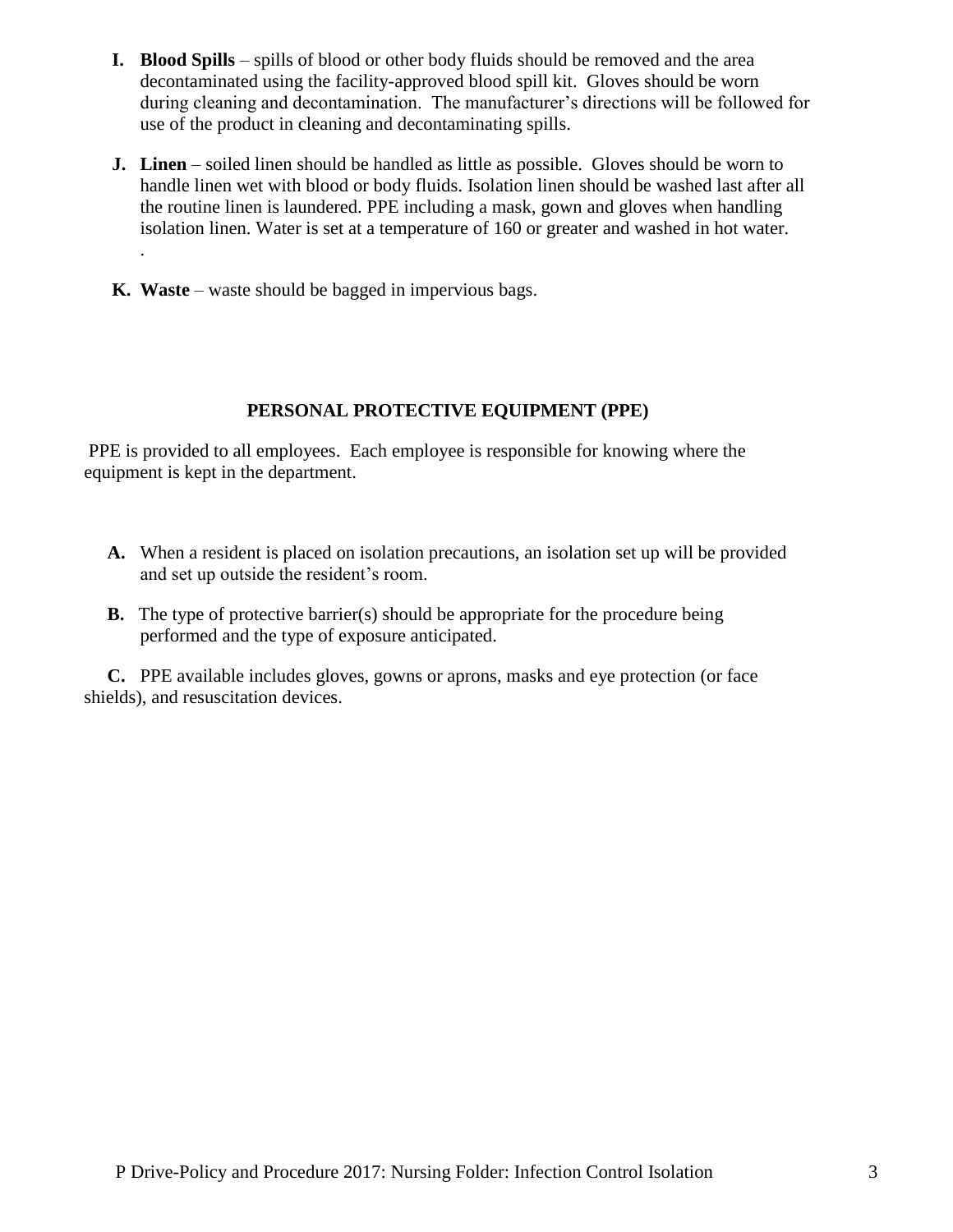# **CONTACT PRECAUTIONS**

**Purpose:** It is the intent of this facility to use contact precautions for residents known or suspected to have infectious diseases or epidemiologically significant pathogens transmitted by direct resident contact or by contact with items in the resident's environment. Residents who require Neutropenic precautions will adhere to the same standards as contact precautions and a private room will be utilized.

#### **BARRIERS INDICATED FOR CONTACT PRECAUTIONS**

Contact Precautions shall be used in addition to Standard Precautions for residents with specific infections that can be transmitted by direct and indirect contact.

#### **RESIDENT PLACEMENT**

- **A.** Resident may be placed in a private room. If a private room is not needed/not available, the resident may be placed in a room with a resident(s) who has active infection with the same organism but with no other infection (cohorting).
- **B.** When a private room is not available and cohorting is not an option, consider the organism and resident population when determining placement. A decision will be made on a case by case basis regarding the safety of placing the resident in a room with another resident. Examples of residents that may require a private room include residents with resistant organisms who have copious drainage from a wound, residents with poor hygiene and behavior that cannot be positively influenced, etc.

### **GLOVES AND HANDWASHING**

- Gloves should be worn when entering the room and while providing care for a resident.
- Gloves should be changed after having contact with infective material (e.g. fecal material and wound drainage).
- Gloves should be removed before leaving the resident's room and hand hygiene should be performed immediately.
- After glove removal and hand hygiene, hands should not touch potentially contaminated environmental surfaces or items.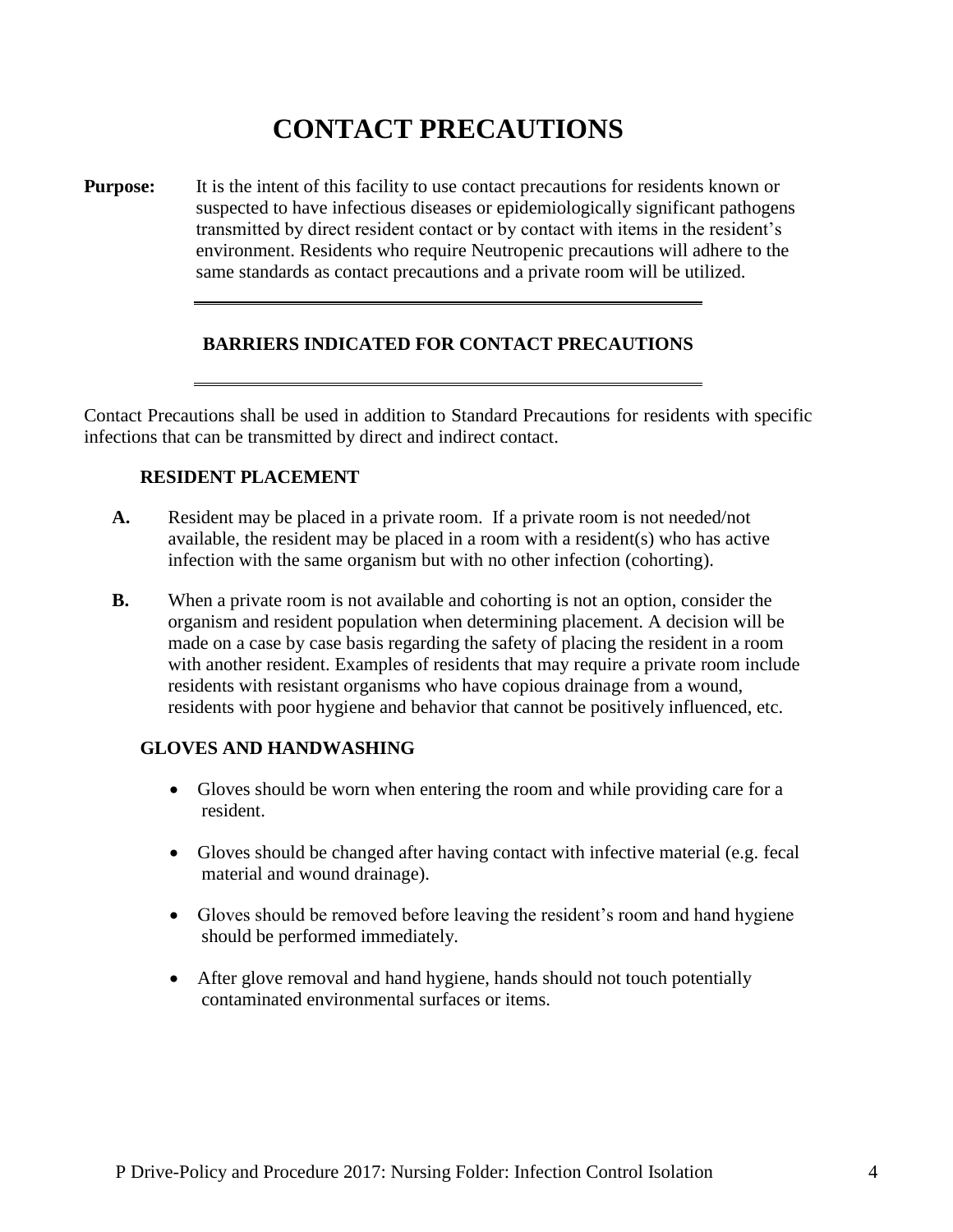### **GOWNS**

- A gown should be worn when entering the room, it is anticipated that clothing will have substantial contact with the resident, environmental surfaces, or items in the resident's room, or if the resident is incontinent or wound drainage is not contained by a dressing.
- If a gown is worn, it should be removed before leaving the resident's room.
- After removal of the gown, clothing should not contact potentially contaminated environmental surfaces.

#### **RESIDENT TRANSPORT**

- Activities of the resident may need to be limited.
- If the resident leaves the room, precautions should be maintained to minimize the risk of transmission of microorganisms to other residents and contamination of environmental surfaces or equipment.

### **RESIDENT CARE EQUIPMENT**

- Dedicated resident-care equipment should be considered for the resident.
- If use of common equipment or items is unavoidable, the items should be adequately cleaned and disinfected before use for another resident.

### **CONTACT PRECAUTIONS MAY BE CONSIDERED FOR (EXAMPLES):**

- Multi-drug resistant organisms (e.g. VRE, MRSA, ESBL's)
- Scabies
- Clostridium difficile
- Norovirus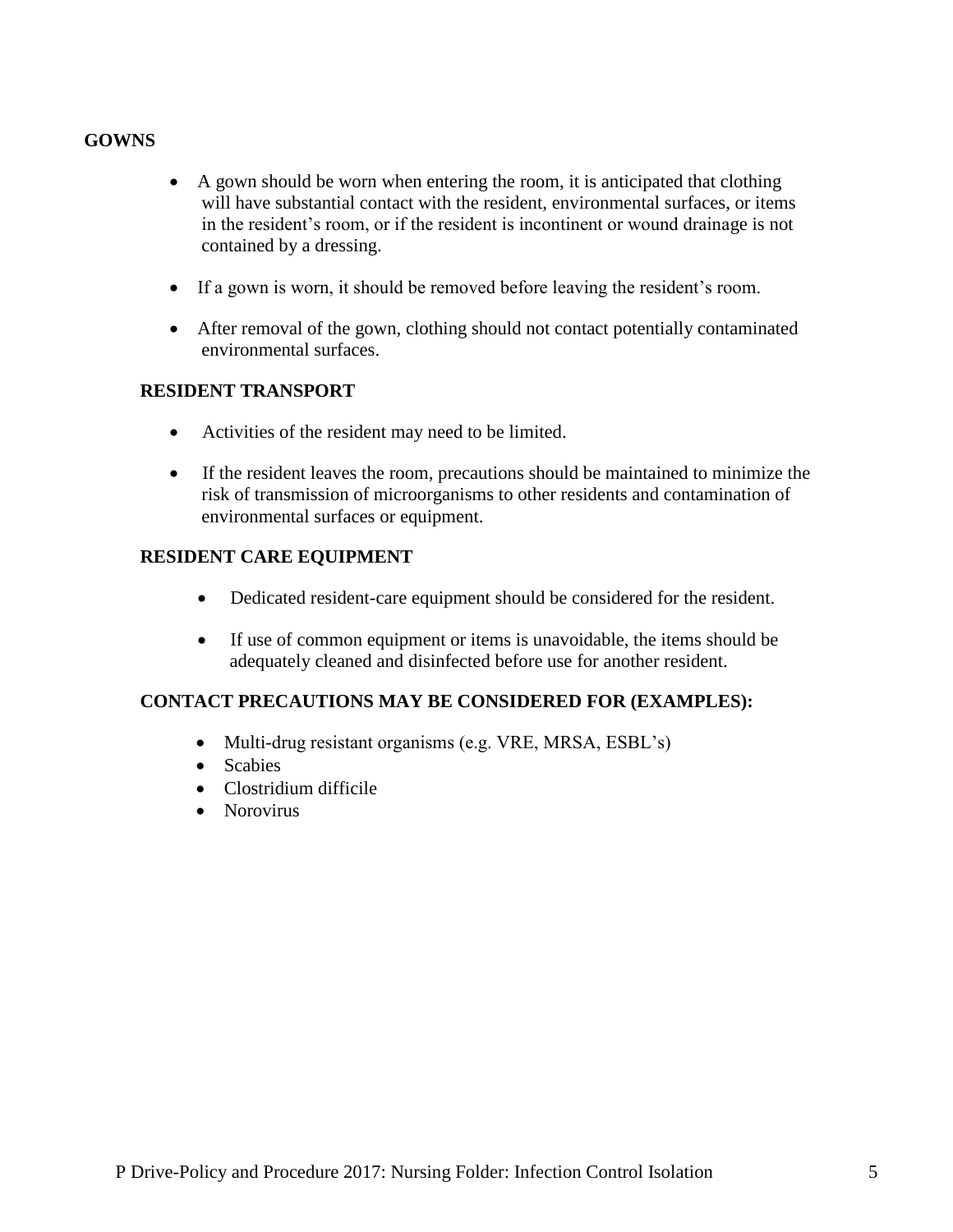## **INFLUENZA or COVID-19**

# **DROPLET PRECAUTIONS**

**Purpose:** It is the intent of this facility to use droplet precautions to decrease the risk of droplet transmission of infectious agents.

### **BARRIERS INDICATED FOR DROPLET PRECAUTIONS Influenza or COVID-19**

Droplet Precautions shall be used in addition to Standard Precautions for residents with infections that can be transmitted by droplets such as Influenza and COVID-19 .Droplet transmission involves contact of the conjunctiva or mucous membranes of the nose or mouth of a susceptible person with large-particle droplets containing microorganisms generated from a person who has a clinical disease or who is a carrier of the microorganism. Droplets may be generated by the resident's coughing, sneezing, talking, or during the performance of procedures, e.g. suctioning.

#### **RESIDENT PLACEMENT**

- **A.** Resident may be placed in a private room. If a private room is not available, the resident may be placed in a room with a resident(s) who has active infection with the same organism but with no other infection (cohorting). If possible the residents will be separated on a specific wing or on a unit and the staff will care only for those residents with the infection. Staff who have immunity either through immunization or prior infection and are completely recovered will be cohorted. Staff at high risk for complications will be avoided.
- **B.** Special air handling and ventilation are not always available. The door must remain closed to the room except when entering and exiting. Window should be partially open weather permitting.
- **C.** Residents that are under investigation.

#### **MASKS**

**A.** A surgical mask gown and gloves should be worn when entering the room of the resident. The resident should also wear a mask while care is being rendered to decrease the spread of respiratory secretions or if transport of the resident is necessary. N95 masks that are available are universal sized. They are to be worn when clinically indicated, or as a form of additional protection based on supply availability.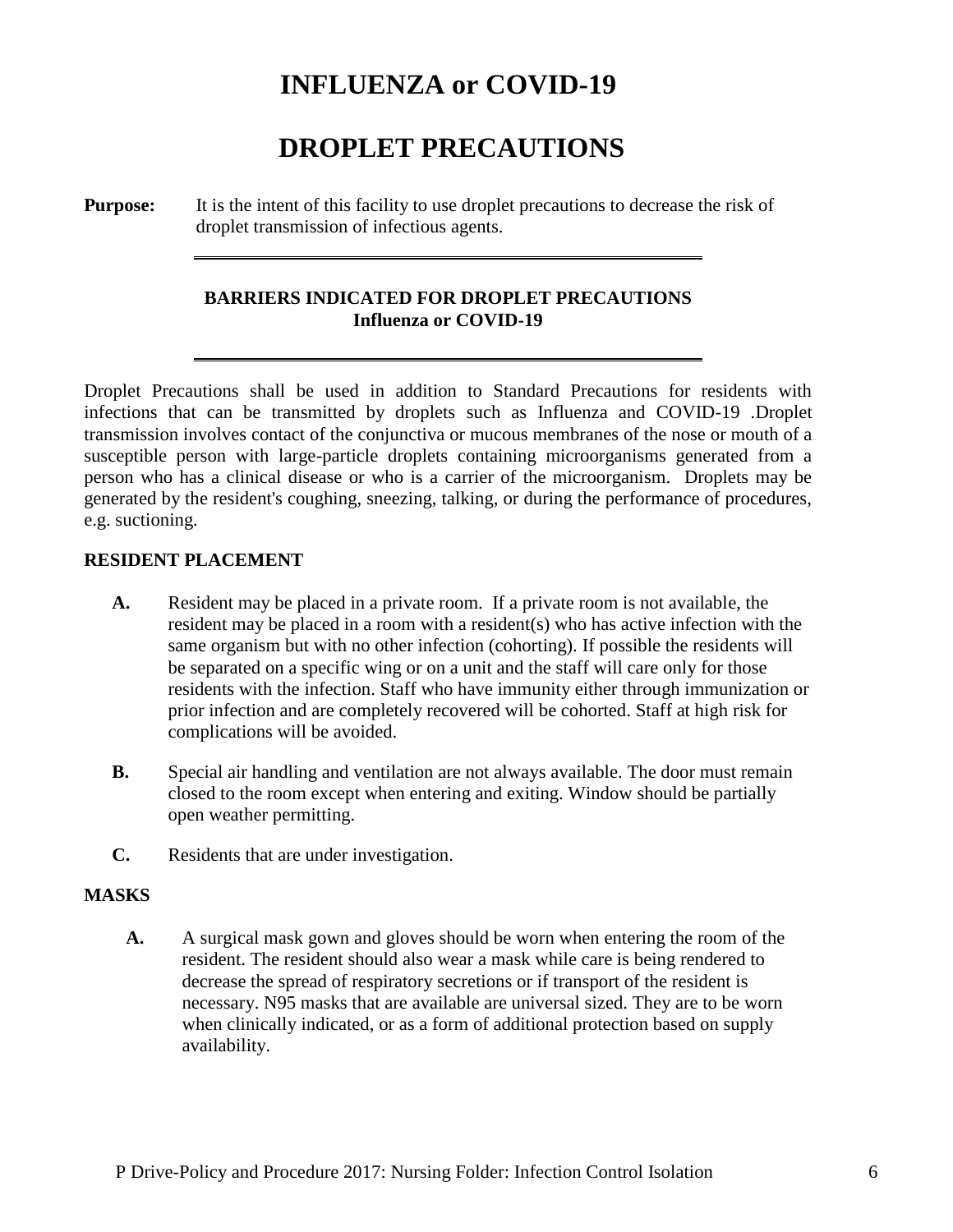### **DISINFECTION OF SURFACES**

- **A.** Disinfection of the room during routine room cleaning and paying attention to high contact surface areas using a EPA registered approved product for the prescribed dwell time that is effective against the respiratory pathogen
- **B.** All equipment should be designated to the resident on isolation (i.e. glucometer, stethoscope, BP cuff). In the event that a piece of equipment cannot be patient specific the equipment should be disinfected covering all surface areas for the prescribed dwell time with a EPA registered product

#### **DROPLET PRECAUTIONS MAY BE CONSIDERED FOR (EXAMPLES):**

- Influenza and Covid 19 infection when aerosolizing procedures are not being performed.
- Mycoplasma Pneumonia
- Streptococcal Pharyngitis or Pneumonia
- Staphylococcal (Staph aureus) Pneumonia
- Norovirus during episodes of vomiting whereby aerosolization and subsequent microscopic ingestion of virus may occur.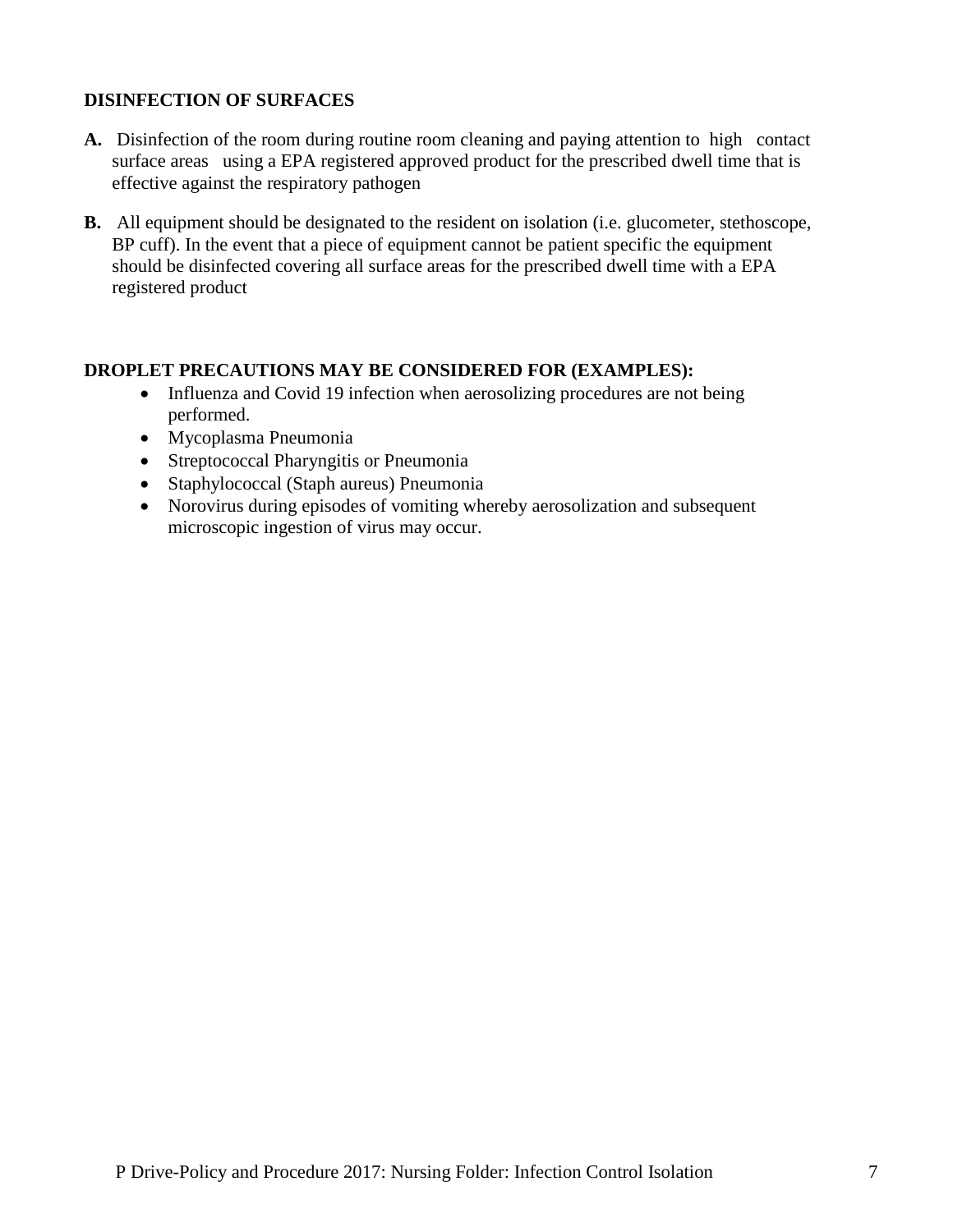## **COMPLIANCE MONITORING**

- **PURPOSE:** To provide a system of monitoring to insure that employees are following established policies regarding infection control practices.
- **POLICY:** The Infection Control Practitioner will establish the methods for compliance monitoring for infection control. She will use the following to evaluate compliance.

#### **A. OBSERVATION**

Each new employee providing direct resident care will be observed during orientation. Specific problems will be discussed with the individual employee involved immediately, and noted on the employee orientation check list. Any on going problems will be evaluated by Infection Control Preventionist and incorporated into the infection control report. The infection control report is prepared by the Infection Control Preventionist and presented to the Infection Control Committee.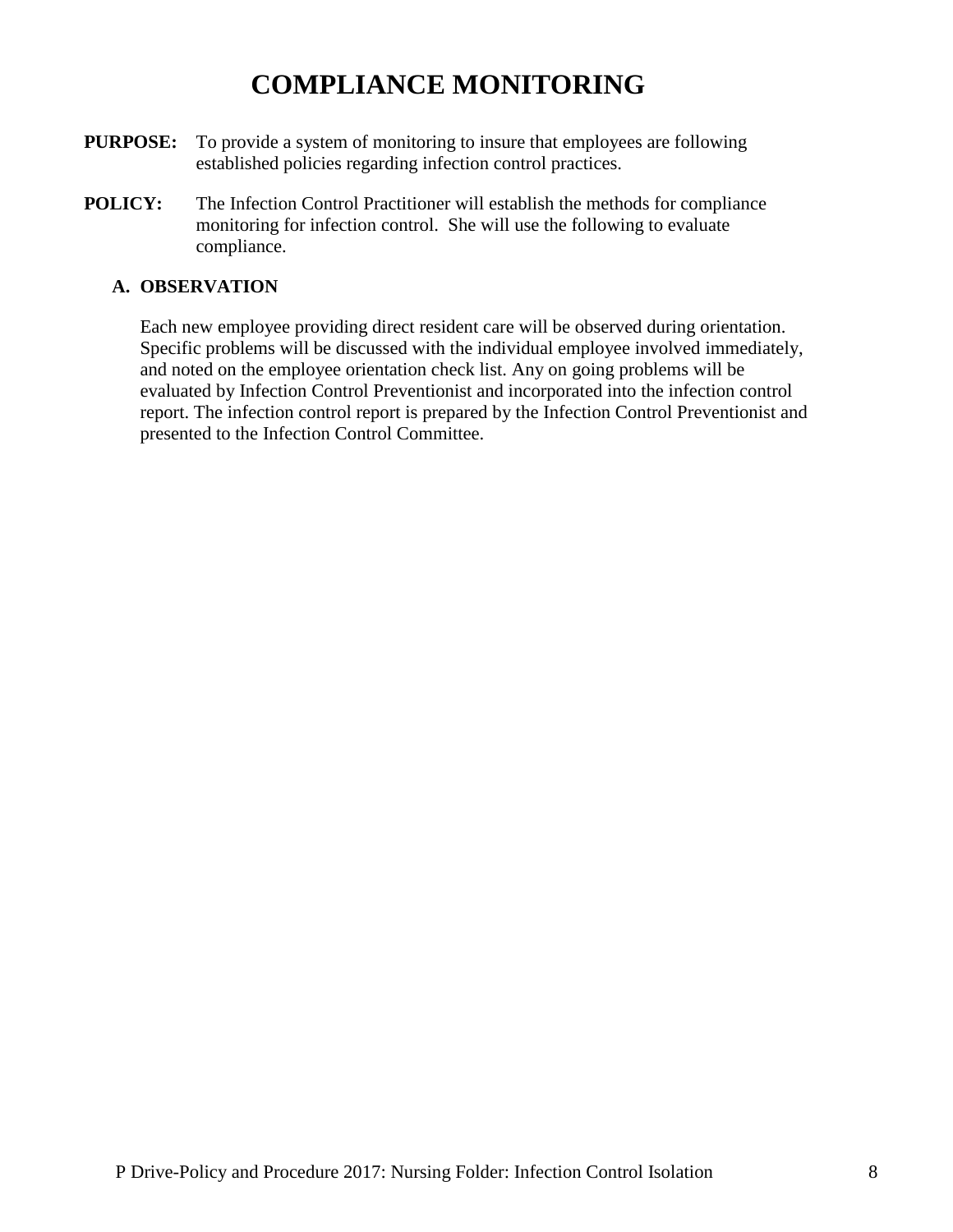# **HANDLING AND/OR DISPOSING OF USED NEEDLES**

**PURPOSE:** To provide guidelines for the safe handling and disposal of used needles.

#### **I. EQUIPMENT AND SUPPLIES**

- A. Safer sharps devices;
- B. Sharps container;
- C. Gloves (as indicated); and
- D. Other as necessary or appropriate.

#### **B. SAFETY PRECAUTIONS**

- A. After use, discard the needle after activating the safety feature and without recapping by hand, into the sharps container. Needles and syringes are for single use only.
- B. Used needles must be placed in the sharps container. Do not bend, break, or cut needles. When the sharps container is ¾ filled, the container must be stored until picked up by a licensed vendor for proper disposal.
- C. Recapping of needles is acceptable only for sterile needles.
- D. Needles, used or unused, may not be discarded into trash receptacles.
- E. In the event of a needlestick injury, the employee should:
	- 1. Immediately wash the wound with soap and running water;
	- 2. Cause the injured site to bleed;
	- 3. If desired, apply alcohol or hydrogen peroxide to the wound; and
	- 4. Notify the designated Infection Control person and the on call nurse of the incident immediately. .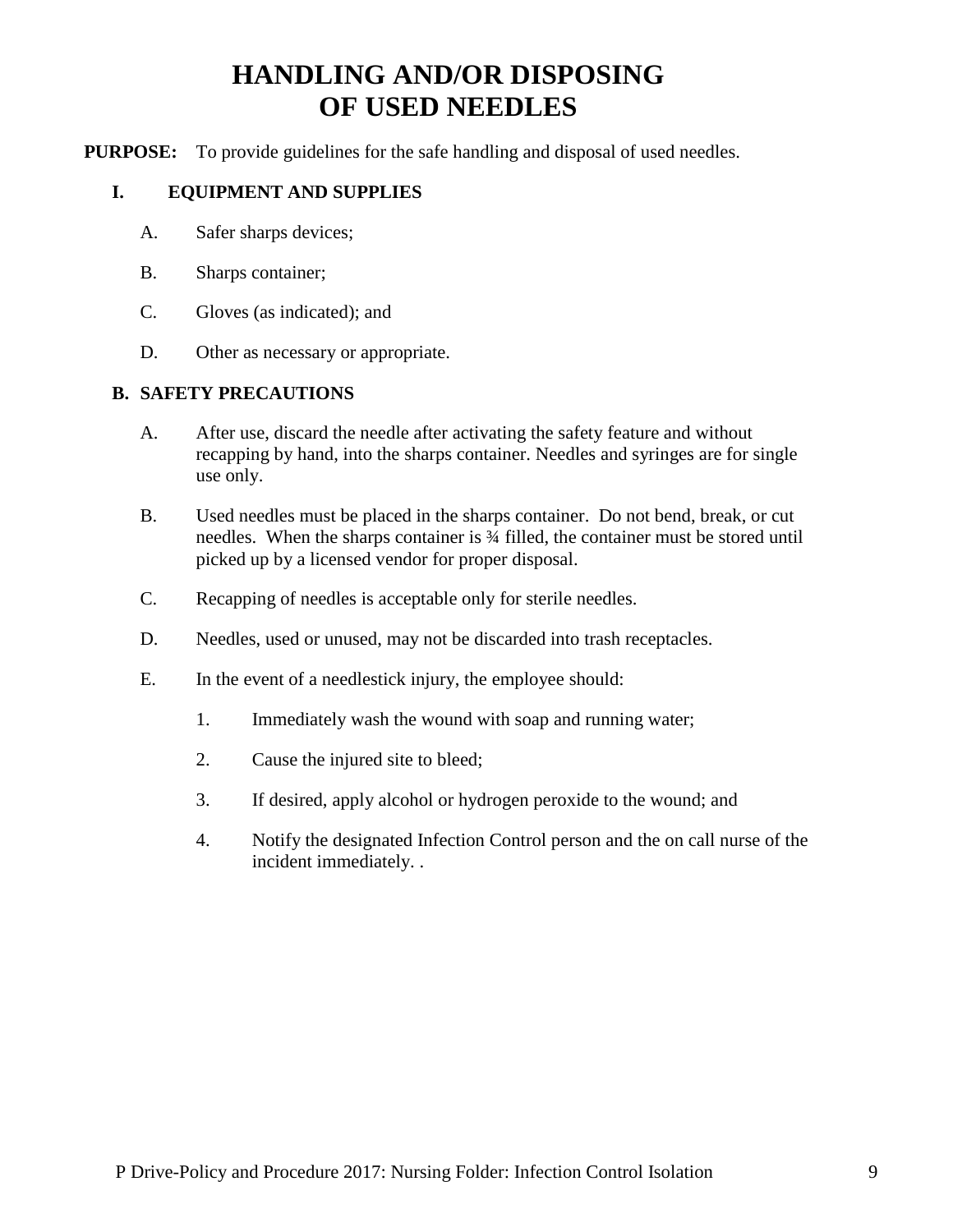## **USING GLOVES**

**PURPOSE:** To provide guidelines for the use of gloves for resident and employee protection.

## **I. EQUIPMENT AND SUPPLIES**

A. Gloves

### **II. MISCELLANEOUS**

- A. When gloves are indicated, disposable single-use gloves should be worn.
- B. Used gloves should be discarded into the waste receptacle inside the room.
- C. Sterile gloves are indicated only in performing sterile procedures (e.g. foley insertion).
- D. **Non-sterile** gloves should be used primarily to prevent the contamination of the employee's hands when providing treatment or services to the resident and when cleaning contaminated surfaces.
- E. Perform hand hygiene after removing gloves. Gloves do not replace hand hygiene.
- F. Disposable (single-use) gloves must be replaced immediately when contaminated, torn, and punctured, they exhibit signs of deterioration, or when their ability to function as a barrier is compromised.

### **II. WHEN TO USE GLOVES**

- A. Gloves should be used:
	- 1. When touching a resident when excretions, secretions, blood, body fluids, mucous membranes or non-intact skin;
	- 2. When the employee's hands have any cuts, scrapes, wounds, chapped skin, dermatitis, etc.:
	- 3. When cleaning up spills or splashes of blood or body fluids;
	- 4. When handling potentially contaminated items;
	- 5. When it is likely that hands will come in contact with blood, body fluids, or other potentially infectious material;
	- 6. When performing phlebotomy or starting or hanging an IV.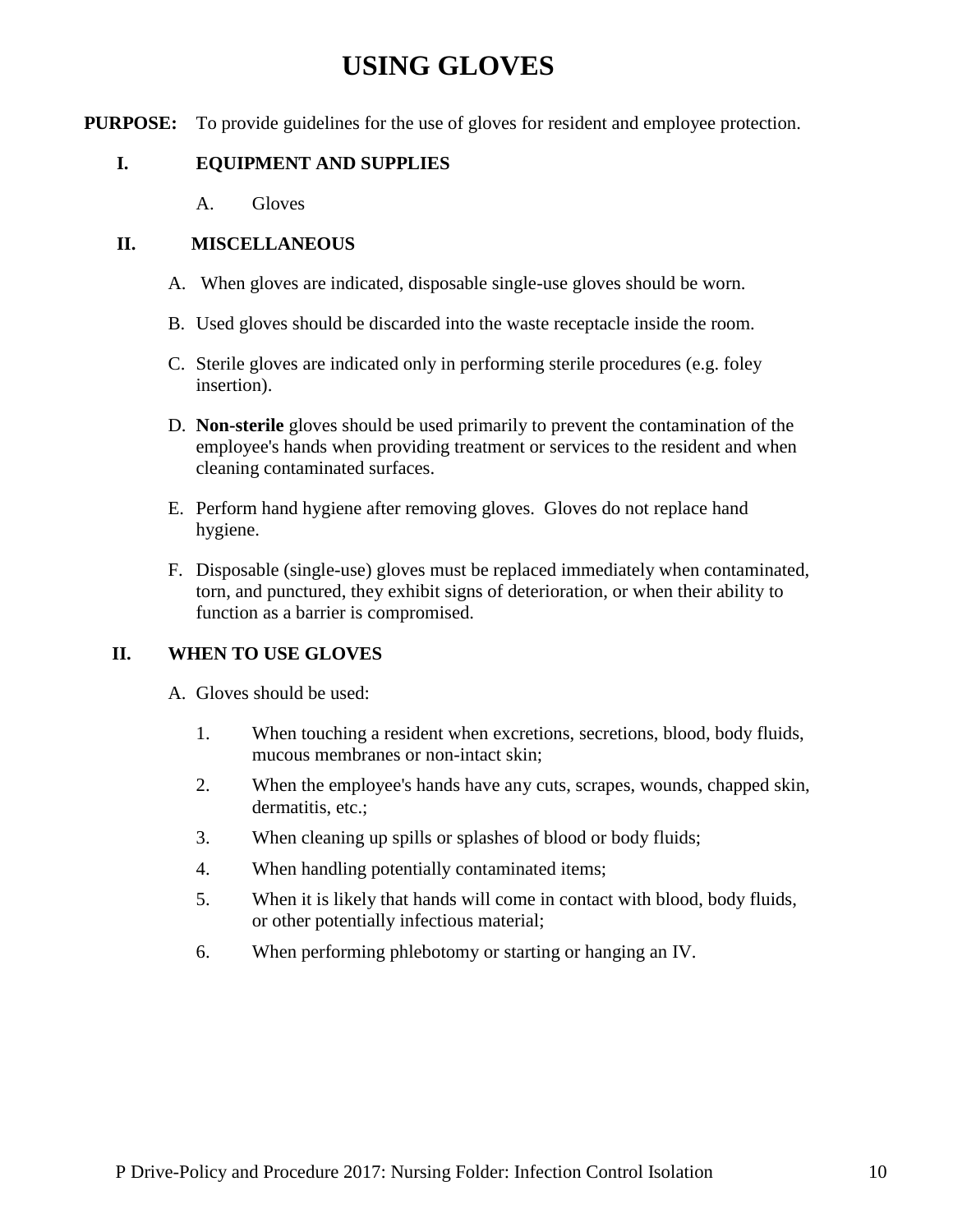#### **III. PROCEDURE GUIDELINES**

A. Putting on sterile gloves:

- 1. Obtain gloves. (NOTE: If gowning procedures are used, put gloves on **after** putting on the gown so that the cuff of the gloves can be pulled over the sleeve of the gown.)
- 2. Open the package. Do not touch the gloves.
- 3. Perform hand hygiene.
- 4. With one hand, grasp a glove by the inside of the cuff. Insert opposite hand into the glove. Leave the cuff turned down.
- 5. Pick up the remaining glove with gloved hand. Insert ungloved hand into the second glove.
- 6. Pull up cuffs.

#### II. B. Removing Gloves

- 1. Using one hand, pull the cuff down over the opposite hand turning the glove inside out.
- 2. Discard the glove into a designated waste receptacle.
- 3. With the ungloved hand, pull the cuff down over the opposite hand turning the glove inside out.
- 4. Discard the glove and glove package into the designated waste receptacle.
- 5. Perform hand hygiene.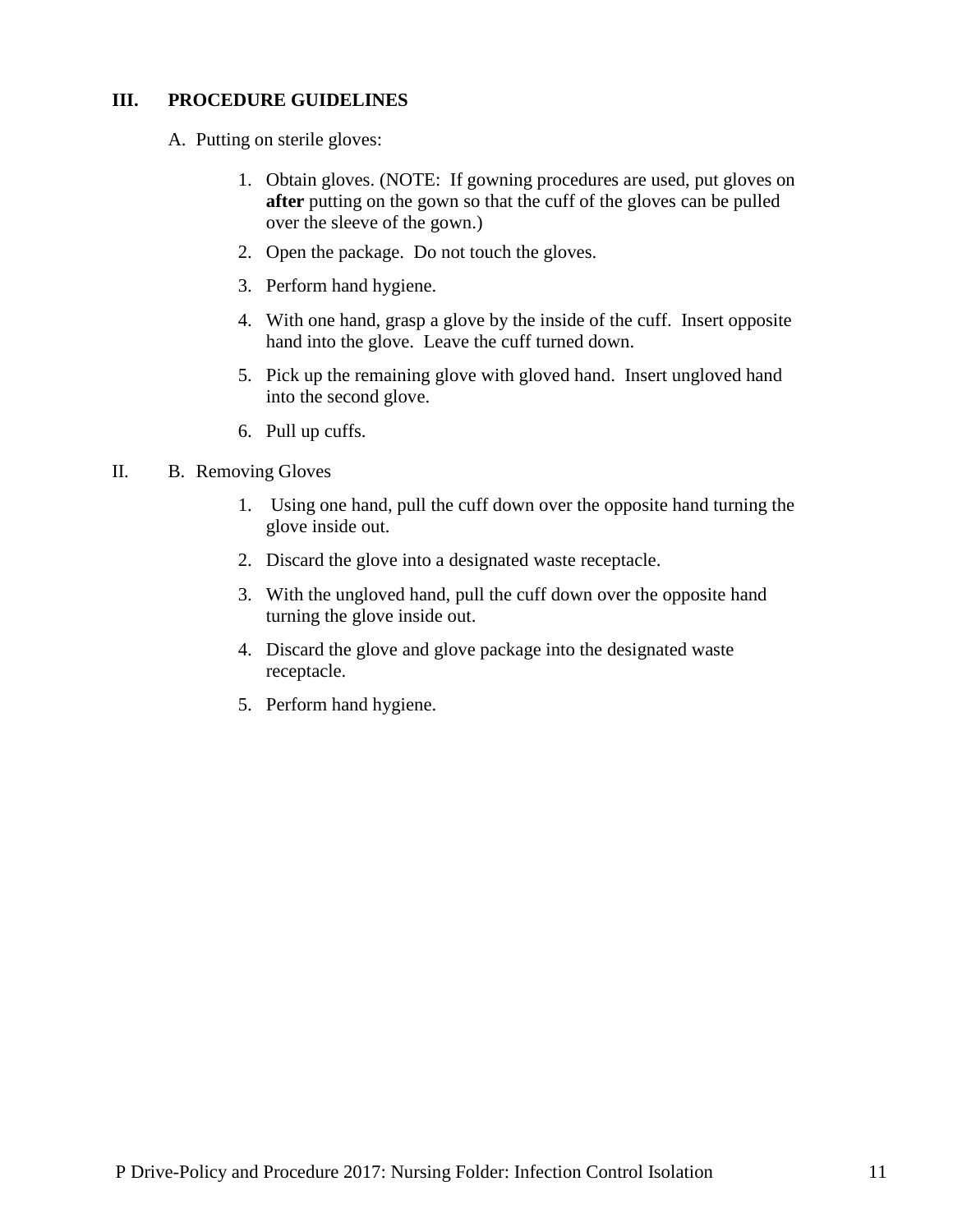## **CLOSTRIDIUM DIFFICILE**

#### **PURPOSE:** To prevent transmission of *Clostridium difficile* in the long term care facility.

#### **POLICY:**

#### **I. GENERAL MEASURES**

- A. The Administrator, Director of Nursing, Infection Control Practitioner (ICP) or designee, and the Infection Control Committee (ICC) should be alerted to any case of *C. difficile.*
- B. Surveillance data should be maintained on cases of *C. difficile* infection.
- C. Continuing education on *C. difficile* may assist in limiting its spread.

### **II. ISOLATION PRECAUTIONS**

- A. Residents with diarrhea caused by *C. difficile* should be in private rooms or in the same room with other residents with *C. difficile*. If neither of the above rooming situations is available, contact the Infection Control Practitioner or other designee to review the specific resident situation to determine if a semiprivate room with a low risk roommate is acceptable. If a semi-private room is used, a decision needs to be made as to which resident will use the bathroom and which resident will use the commode. The resident with *C. difficile* must be instructed to ask for help from a staff member after having a bowel movement (if continent) as contamination of the bathroom door handles and faucets may occur. Bleach wipes will be kept in the resident's bathroom to provide immediate disinfection.
- B. Gloves should be worn to enter and work in the room of a resident or work with a resident who has diarrhea caused by *C. difficile*.
- C. A gown is needed to enter the room of a resident who has diarrhea caused by *C. difficile* if substantial contact with the resident or environmental surfaces is anticipated.
- D. Gowns and gloves should be removed before leaving the resident's room and hands must be washed immediately with soap and water as per current CDC hand hygiene guidelines. Alcohol rubs are **not** effective as *C. difficile* is a spore producing organism.
- E. Items such as stethoscope, sphygmomanometer, and thermometer should be dedicated to use on that resident only with **C. difficile.**
- F. Isolation may be discontinued once diarrhea has ceased.
- G. Special cleaning practices of the bathroom and bedroom items are necessary using a 1:10 or 1:50 solution of sodium hypochlorite (bleach). Other disinfectants/sanitizers do not penetrate the *C. difficile* spores and bleach is the only effective environmental cleanser to date. The environment is very easily contaminated and meticulous care must be paid to cleaning.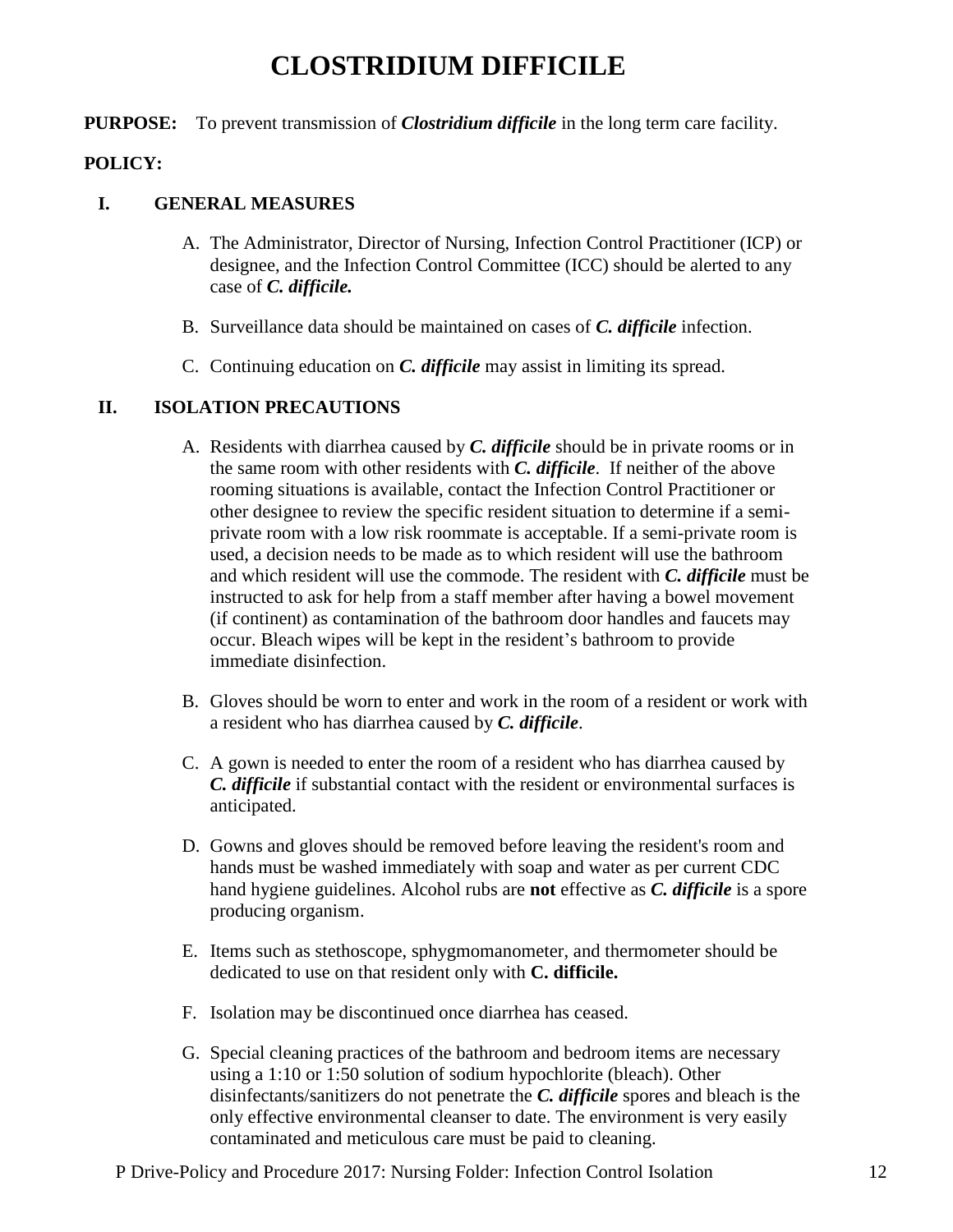## **NOROVIRUS**

*Norovirus* previously known as "Norwalk" virus or "winter vomiting disease" is prevalent amongst nursing home residents and outbreaks occur every year in multiple facilities across the nation. Person to person spread via the fecal-oral route and airborne transmission from ingestion of microscopic particles of vomitus is the main source of infectivity. *Norovirus* has the propensity for survival in the inanimate environment, living on surfaces and objects for up to a month after the outbreak or index case. *Norovirus* can result in rapid dehydration in LTCF residents as the vomiting and diarrhea associated with the disease is profuse. The key to halting transmission of *Norovirus* in a healthcare facility is rapid detection of a possible cluster/outbreak, instituting immediate Infection Control measures including isolation, and sound administrative decisions in an expedient manner. This includes halting new admissions quarantining residents and restricting visitation until the outbreak has subsided. A potential outbreak of Gastrointestinal disease must be dealt with as soon as the fist case is suspected or identified (stool and vomitus can be sent to the State Health Department for identification with the help of some Local Health Departments).

**PURPOSE:** To prevent transmission of *Norovirus* in the long term care facility.

## **POLICY:**

#### **I. RECOMMENDATIONS FOR NOROVIRUS IN LONG-TERM CARE SETTINGS (Adapted from recommendations for Norovirus handling by the Montgomery County Health Department, PA – January 2007)**

The Administrator, Director of Nursing, Infection Control Preventionist (ICP) or designee, and other appointed personnel must be alerted to any cases of sudden onset of nausea, vomiting (can be projectile), stomach cramps and diarrhea. Timely detection and reporting of increased illness to the local Health Department is valuable in prevention of outbreaks.

### **A. Residents Symptomatic for Norovirus**

- $\triangleright$  All residents that are symptomatic for Norovirus need to be segregated from "well residents" until at least 2 days after resolution of symptoms or until the outbreak has ended completely.
- $\triangleright$  Separate or "dedicated" bathrooms is encouraged be used for ill residents as contamination of the environment is a key factor in the spread of the virus.
- $\triangleright$  No or limited activities for the residents must be adhered to for at least 2 days after resolution of illness or until the outbreak has ended completely.
- $\triangleright$  Cohorting of employees covering sick residents should be considered.
- $\triangleright$  New admissions must be restricted until at least 2 consecutive days without any illness has passed. The elderly are extremely susceptible to dehydration and possible death due to dehydration, and protection of uninfected residents is essential.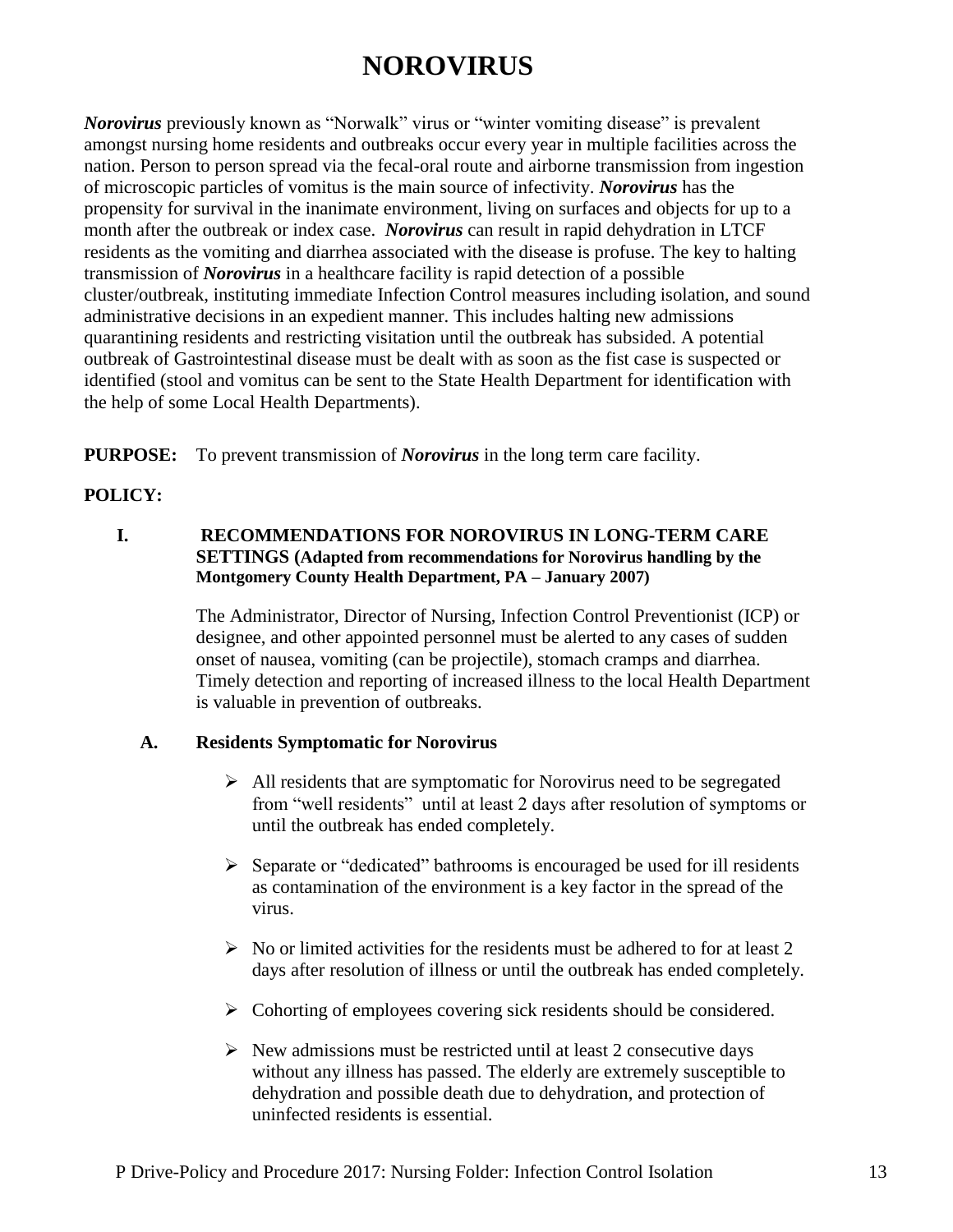**Visitors** should be asked to stay away if they are ill with any viral syndrome including a G.I. type virus, and in order to protect them from sick residents during a Norovirus outbreak.

#### **B. Isolation Precautions**

**Contact precautions** must be adopted by personnel coming into direct contact with ill persons including non direct care givers (such as housekeeping etc). Contact precautions include the use of disposable gloves at all times and wearing of gowns when contamination of clothing with fecal material or vomitus is possible.

Dedicated equipment such as blood pressure kits, thermometers, etc. must be used for infected residents. Decontamination of shared equipment with a bleach cleaner is recommended.

**Droplet precautions** i.e.: masks for all personnel exposed to a person actively vomiting are recommended. Norovirus is the only G.I. virus that can aerosolize and be ingested microscopically. Very few particles of Norovirus are needed to infect others. In addition, housekeeping should wear masks when cleaning up the vomit as it can aerosolize from the environment and infect those personnel too.

**Hand Hygiene** is imperative as it is the most effective way to decrease the risk of person to person transmission.

- $\triangleright$  A hand washing procedure followed by rinsing and drying is most effective.
- $\triangleright$  Alcohol hand sanitizer is not the method of hand disinfection of choice with Noro Virus with a concentration of 71% or greater of Ethanol or >62% alcohol hand rub is a good substitute in addition to hand washing. However, strict hand washing remains the number one defense.
- $\triangleright$  All residents and staff should be instructed to undertake strict hand washing after using the bathroom.
- $\triangleright$  Strict hand washing must be enforced before handling food and utensils.
- $\triangleright$  Strict hand washing must be enforced before eating and/or drinking.
- $\triangleright$  Staff should assist residents with hand washing procedures at all times, however, particularly during an outbreak of a G.I. virus. Vigilant adherence to these procedures will almost always shorten the duration of the outbreak.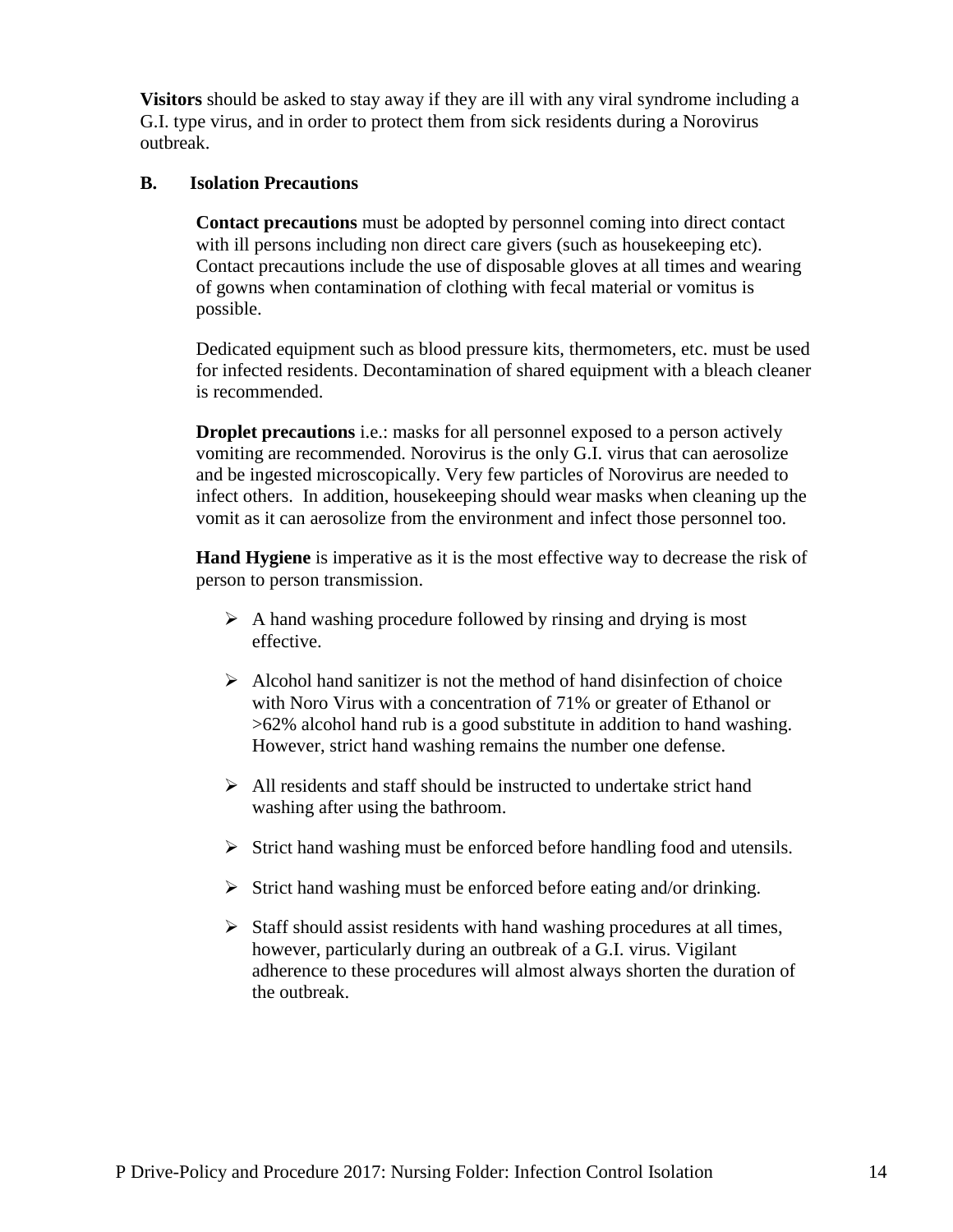#### **C. Environmental Cleanup of Norovirus**

Environmental surfaces, foods and drinks can very easily become contaminated with nor virus since an infected person sheds an extremely large amount of virus in feces and vomitus (> 1 million virus particles/ml). This contamination can be a source of infection due to the low dose needed to cause illness – it is estimated that fewer than 100 norovirus particles can make a person sick. Contamination can occur either by direct contact with soiled hands or environmental surfaces that are contaminated with stool or vomit, or by tiny droplets from nearby vomit that can travel through air to land on food. Although the virus cannot multiply outside the human body, once food, water, or fomites (environmental surfaces which may include: furniture, railings, carpeting, doors, etc) are contaminated they can cause illness. People who are sick with norovirus illness can often vomit violently or have explosive diarrhea without warning. Therefore staff responding to an incident (housekeeping, kitchen, maintenance, emergency medical and law enforcement) has a greater risk of exposure to norovirus than the general population and the following precautions need to be taken:

- $\triangleright$  The area needs to be cleared of all non-essential persons.
- Personal Protective Equipment (PPE) should include:
	- **1. Disposable gloves**
	- **2. Face Mask and gowns.**
- $\triangleright$  All surfaces near the vomit should be promptly cleaned and disinfected.
- $\triangleright$  Visible debris cleaned up with disposable absorbent material (double bag and discard).
- $\triangleright$  Area within immediate radius disinfected by the following methods or with products containing one of the following active ingredients (follow label instructions):

Chlorine (1000-5000 ppm)

- $\geq 1000$  PPM: 1/3 cup of 5.25% bleach per gallon of water
- $\geq 5000$  PPM: 1 2/3 cups of 5.25% bleach per gallon of water
- $\triangleright$  High concentrations of chlorine may be damaging to some materials. Bleach wipes are effective.
- $\triangleright$  Ensure solution is changed/remade on a regular basis to maintain disinfectant properties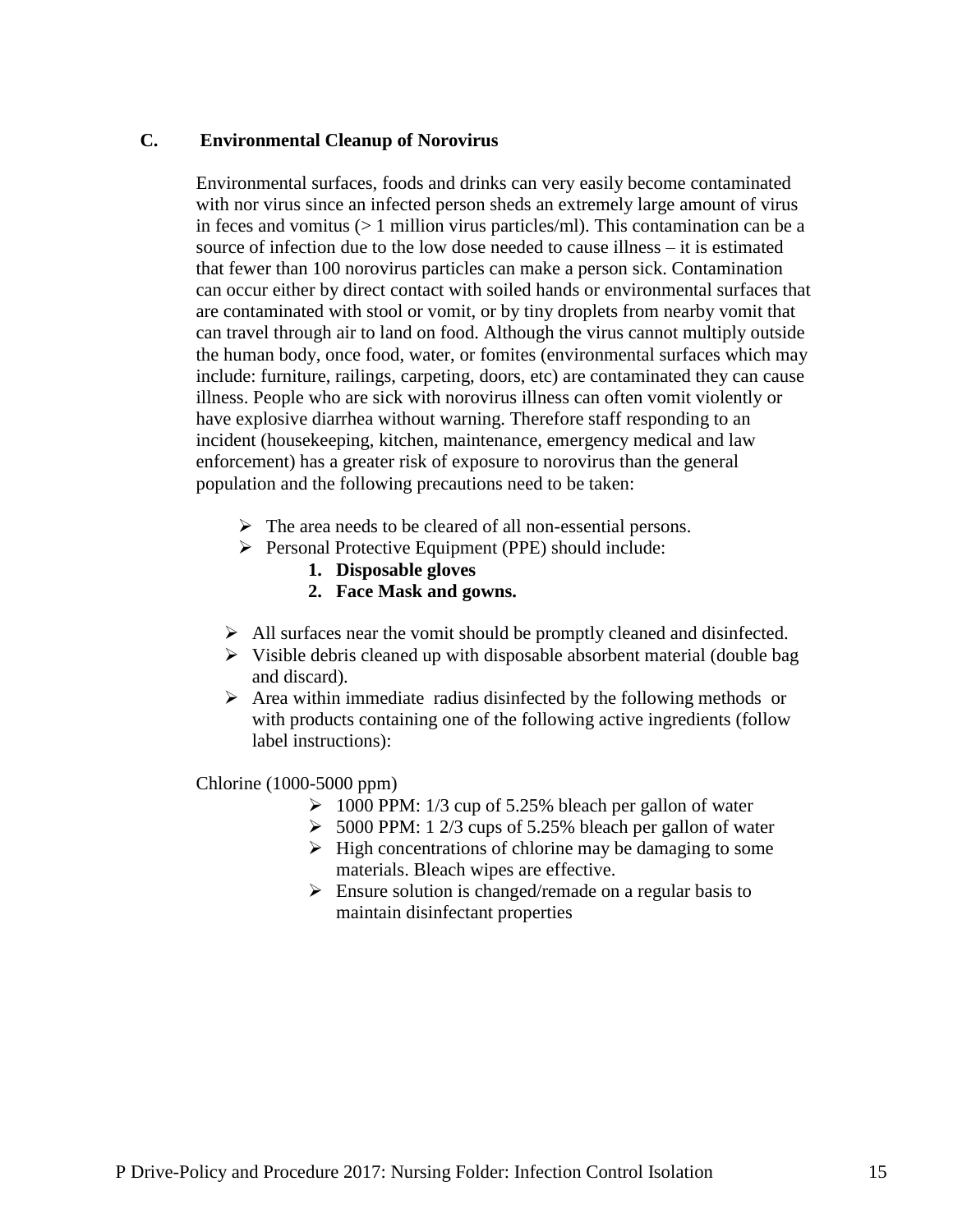Heat >170ºF

 Quaternary ammonia compounds MAY NOT BE EFFECTIVE for norovirus disinfection.

- $\triangleright$  Hard to clean and/or heavily soiled areas (ambulances, cabins, etc) may require additional disinfection
- $\triangleright$  Linens (including clothes, towels, tablecloths, napkins) soiled to any extent with vomit or stool should be promptly washed and dried separately at high temperatures (drier temperature >170ºF).
- $\triangleright$  Don't forget to clean and disinfect ice buckets or any other container used for food purposes – people will grab the nearest container when they get sick.
- $\triangleright$  Food items that may have become contaminated with norovirus should be thrown out.
- $\triangleright$  All equipment used in the cleanup should be disinfected.

#### **D**. **Employees symptomatic for Norovirus**

- $\triangleright$  Employees who develop G.I. symptoms must not report to work until 2-3 days after the cessation of symptoms. It is imperative that when a staff member calls out sick that she/he is asked to provide accurate information to the supervisor if the reason for the "call out" is due to G.I. illness. Refer to the facility's specific "Employee Sick/Well" policy.
- $\triangleright$  If an employee becomes ill while on the job, he/she should be sent home as soon as possible in order to "isolate" that person.
- $\triangleright$  Strict hand hygiene must be practiced upon return from the illness particularly those employees having direct resident contact and food service workers.
- $\triangleright$  Food service workers need to wear gloves at all times while working in the kitchen environment and strict hand hygiene must be adhered to at all times.
- **E. Surveillance data** such as a line listing GI Line listing is very important in order to determine the extent of the outbreak and swift handling of such. Timely detection and reporting of increased illness to the Local Health department will assist the facility in controlling the outbreak. The line listing will assist all officials both internally and externally.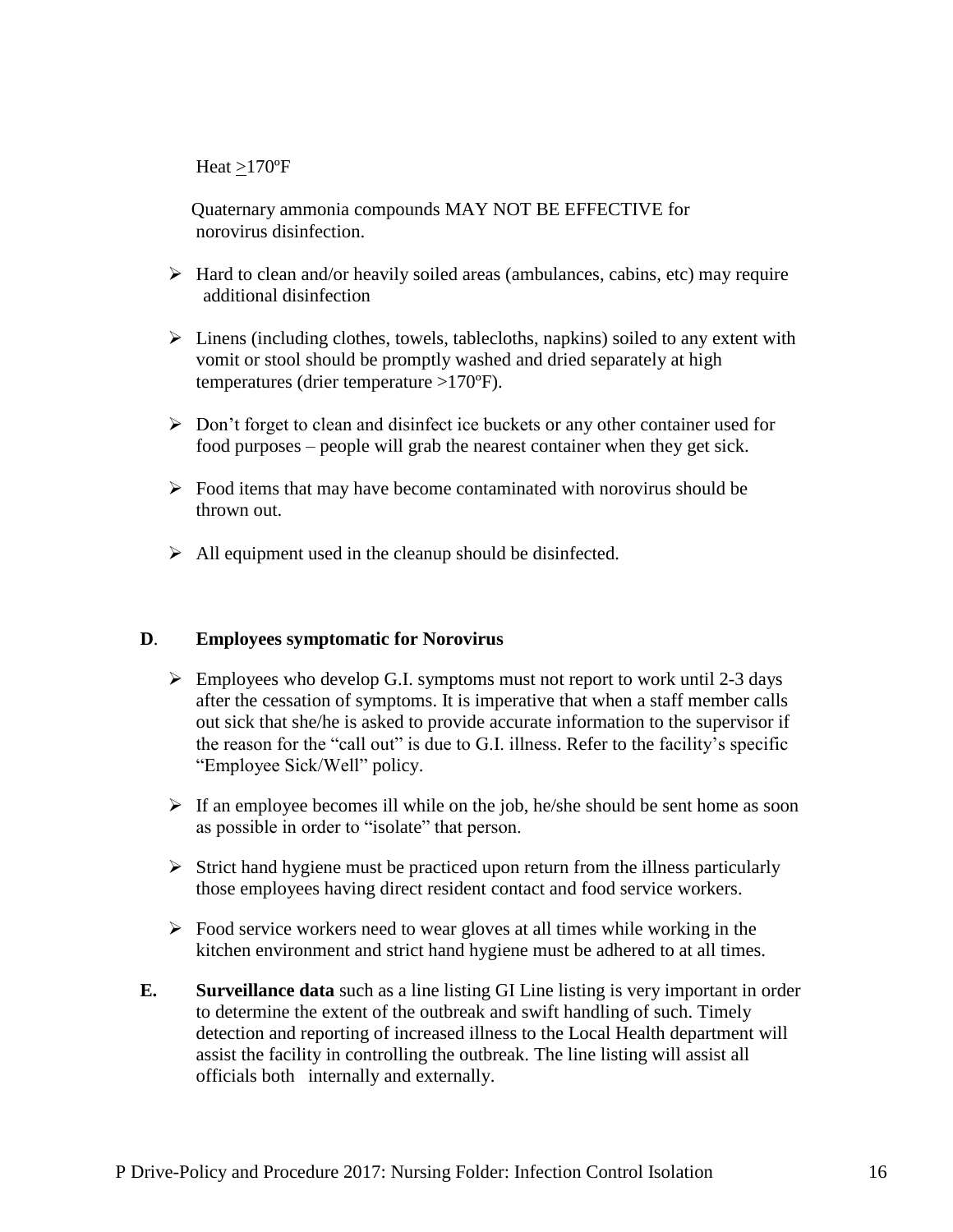# **MULTI-DRUG RESISTANT ORGANISMS (MDRO'S)**

## **CLASSIFICATION OF MDRO'S**

- I. Methicillin Resistant Staphylococcus Aureus (MRSA)
- II. Vancomycin Resistant Enterococcus (VRE)
- III. Extended Spectrum Beta Lactamases (ESBL's) which includes resistant gram negative bacilli – Klebsiella pneumoniae, Eschericia coli, Enterobacter species, Acinetobacter species, Pseudomonas species

Multi-drug resistant organisms are potential problems for Long Term Care Facilities. Universal Precautions need to be taken with all resistant organisms regardless of the type of organism. Residents colonized or infected with any multi-drug resistant organism should remain on precautions customized to each one's specific condition/state for the duration of their stay at the facility. Active Surveillance cultures are not implemented at Seacrest Village. Enhanced Barrier Precautions will be implemented for residents with the targeted MDRO's based on risk determined by the interdisciplinary team. Enhanced Barrier Precautions signs will be placed in the resident's room to promote resident privacy while providing direction to staff on a need to know basis. Seacrest Village implements interventions including high contact surface area cleaning audits reported monthly and random hand hygiene audits to minimize the spread of MDRO's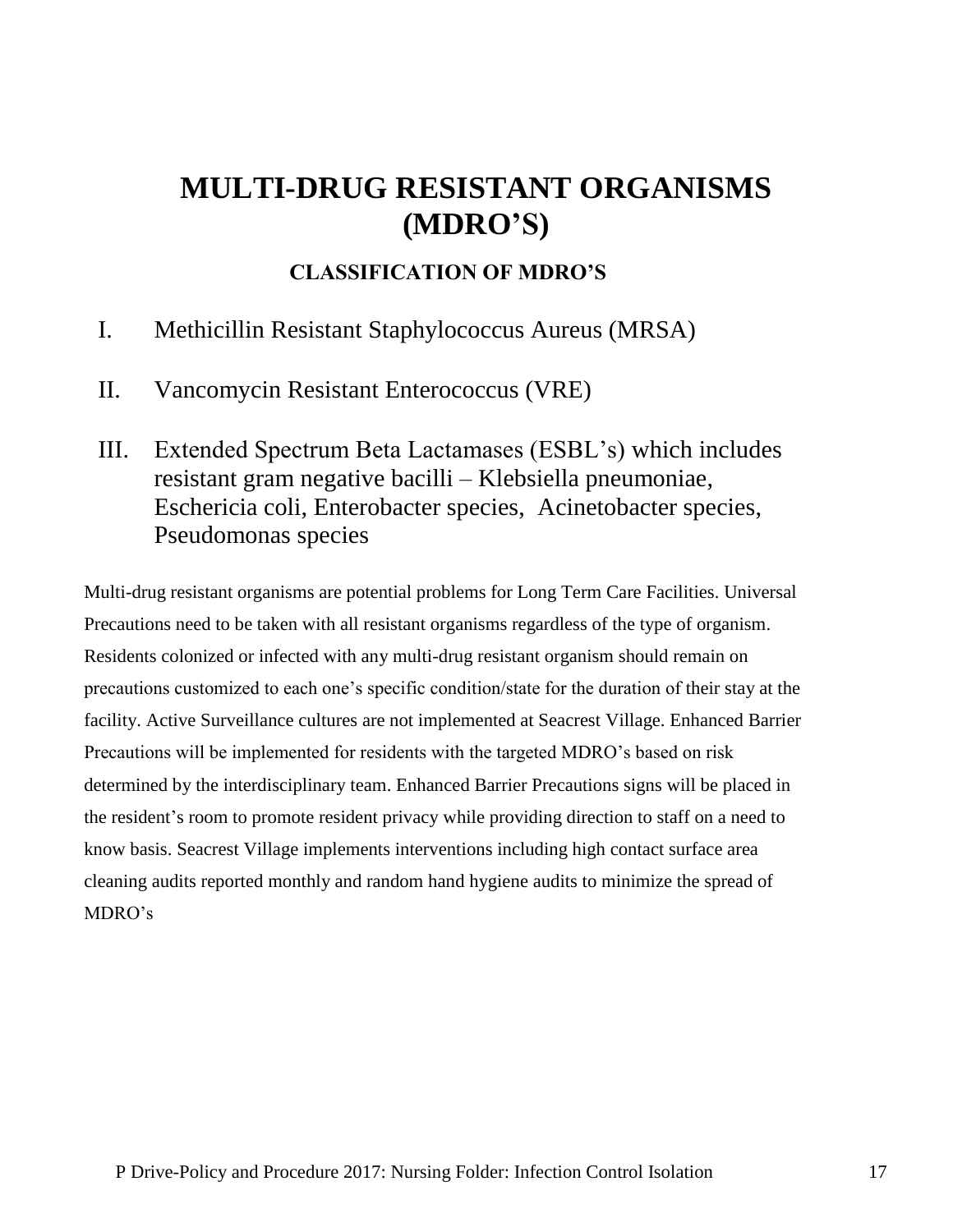| <b>Precautions</b>                                      | <b>Applies to:</b>                                                                                                                                                                                                                                                                                                                                                                                                                                                                                                                                                                                                                                                                                                                                                                                                                                                                                                                                                                                                                                                                                                                                                                                                                                               | <b>PPE used for</b>                                                                                                                                                                                                                                                                                                                                                                                              | <b>Required</b>                                                                                                                                                                                                                                   | <b>Room</b> |
|---------------------------------------------------------|------------------------------------------------------------------------------------------------------------------------------------------------------------------------------------------------------------------------------------------------------------------------------------------------------------------------------------------------------------------------------------------------------------------------------------------------------------------------------------------------------------------------------------------------------------------------------------------------------------------------------------------------------------------------------------------------------------------------------------------------------------------------------------------------------------------------------------------------------------------------------------------------------------------------------------------------------------------------------------------------------------------------------------------------------------------------------------------------------------------------------------------------------------------------------------------------------------------------------------------------------------------|------------------------------------------------------------------------------------------------------------------------------------------------------------------------------------------------------------------------------------------------------------------------------------------------------------------------------------------------------------------------------------------------------------------|---------------------------------------------------------------------------------------------------------------------------------------------------------------------------------------------------------------------------------------------------|-------------|
|                                                         |                                                                                                                                                                                                                                                                                                                                                                                                                                                                                                                                                                                                                                                                                                                                                                                                                                                                                                                                                                                                                                                                                                                                                                                                                                                                  | these situations:                                                                                                                                                                                                                                                                                                                                                                                                | <b>PPE</b>                                                                                                                                                                                                                                        | restriction |
| <b>Enhanced</b><br><b>Barrier</b><br><b>Precautions</b> | All residents with any of the<br>following:<br>Infection or colonization<br>with a novel or targeted<br><b>MDRO</b> when Contact<br>Precautions do not apply.<br>Wounds and/or indwelling<br>medical devices (e.g.,<br>central line, urinary<br>catheter, feeding tube,<br>tracheostomy/ventilator) re<br>gardless of MDRO<br>colonization status who<br>reside on a wing or<br>assignment where a<br>resident known to be<br>infected or colonized with a<br>novel or targeted MDRO<br>resides. [ $4$ ] All attempts will<br>be made to separate the<br>residents assigned staff. In<br>the event it is unavoidable<br>universal precautions will<br>be used to protect the non<br>infected resident<br>Seacrest Village Will<br>$\bullet$<br>consider applying<br><b>Enhanced Barrier</b><br>Precautions to residents<br>infected or colonized with<br>other epidemiologically-<br>important MDROs after a<br>care plan meeting that<br>determines the need. The<br>meeting will be<br>documented in the IDC<br>team note.<br>The resident will be care<br>planned for the Enhanced<br>Barrier Protection Program.<br>(EHP) program. In the event<br>of an off hour need for<br>implementation the DON,<br>Administrator, ADON and<br><b>Infection Control</b> | During high-contact<br>resident care activities:<br>Dressing<br>Bathing/showe<br>ring<br>Transferring<br>$\bullet$<br>Providing<br>$\bullet$<br>hygiene<br>Changing linens<br>Changing briefs<br>or assisting<br>with toileting<br>Device care or<br>use: central line,<br>urinary<br>catheter,<br>feeding tube,<br>tracheostomy/v<br>entilator<br>Wound care:<br>any skin<br>opening<br>requiring a<br>dressing | Gloves and<br>gown prior<br>to the high-<br>contact care<br>activity<br>(change PPE<br>before caring<br>for another<br>resident)<br>(Face<br>protection<br>may also be<br>needed if<br>performing<br>activity with<br>risk of splash<br>or spray) | None        |

P Drive-Policy and Procedure 2017: Nursing Folder: Infection Control Isolation 18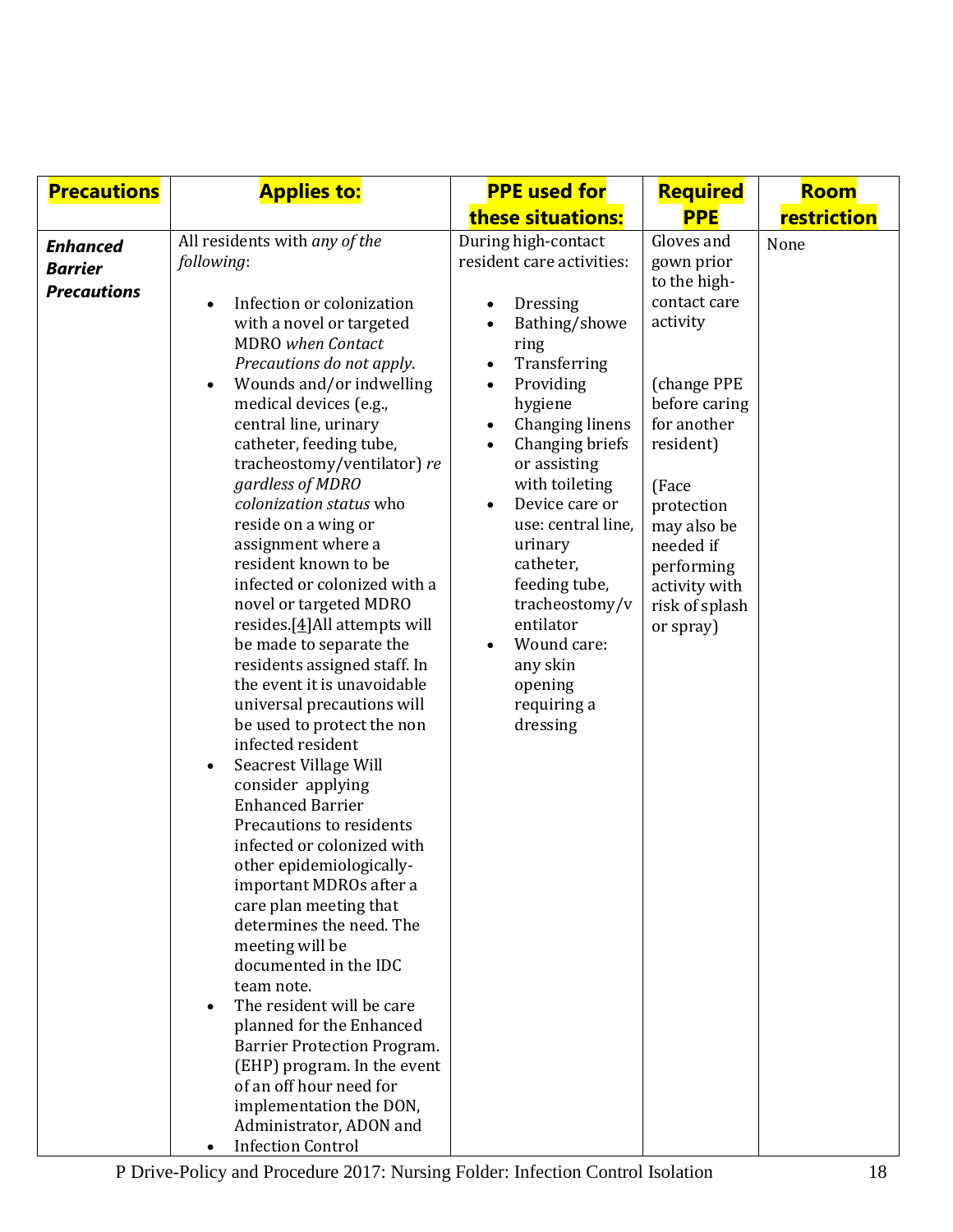|                                      | Practitioner will be made<br>aware and a meeting will<br>occur on the next business<br>day.                                                                                                                                                                                                                                                                                                       |                |                                                                                                                                                                                                                                                       |                                                |
|--------------------------------------|---------------------------------------------------------------------------------------------------------------------------------------------------------------------------------------------------------------------------------------------------------------------------------------------------------------------------------------------------------------------------------------------------|----------------|-------------------------------------------------------------------------------------------------------------------------------------------------------------------------------------------------------------------------------------------------------|------------------------------------------------|
| <b>Contact</b><br><b>Precautions</b> | All residents infected or colonized<br>with a novel or targeted multidrug-<br>resistant organism in any of the<br>following situations:<br>Presence of acute diarrhea,<br>draining wounds or other<br>sites of secretions or<br>excretions that are unable<br>to be covered or contained<br>On units or in facilities<br>$\bullet$<br>where ongoing<br>transmission is documented<br>or suspected | Any room entry | Gloves and<br>gown<br>(don before<br>room entry,<br>doff before<br>room exit;<br>change<br>before caring<br>for another<br>resident)<br>(Face<br>protection<br>may also be<br>needed if<br>performing<br>activity with<br>risk of splash<br>or spray) | Yes, except for<br>medically<br>necessary care |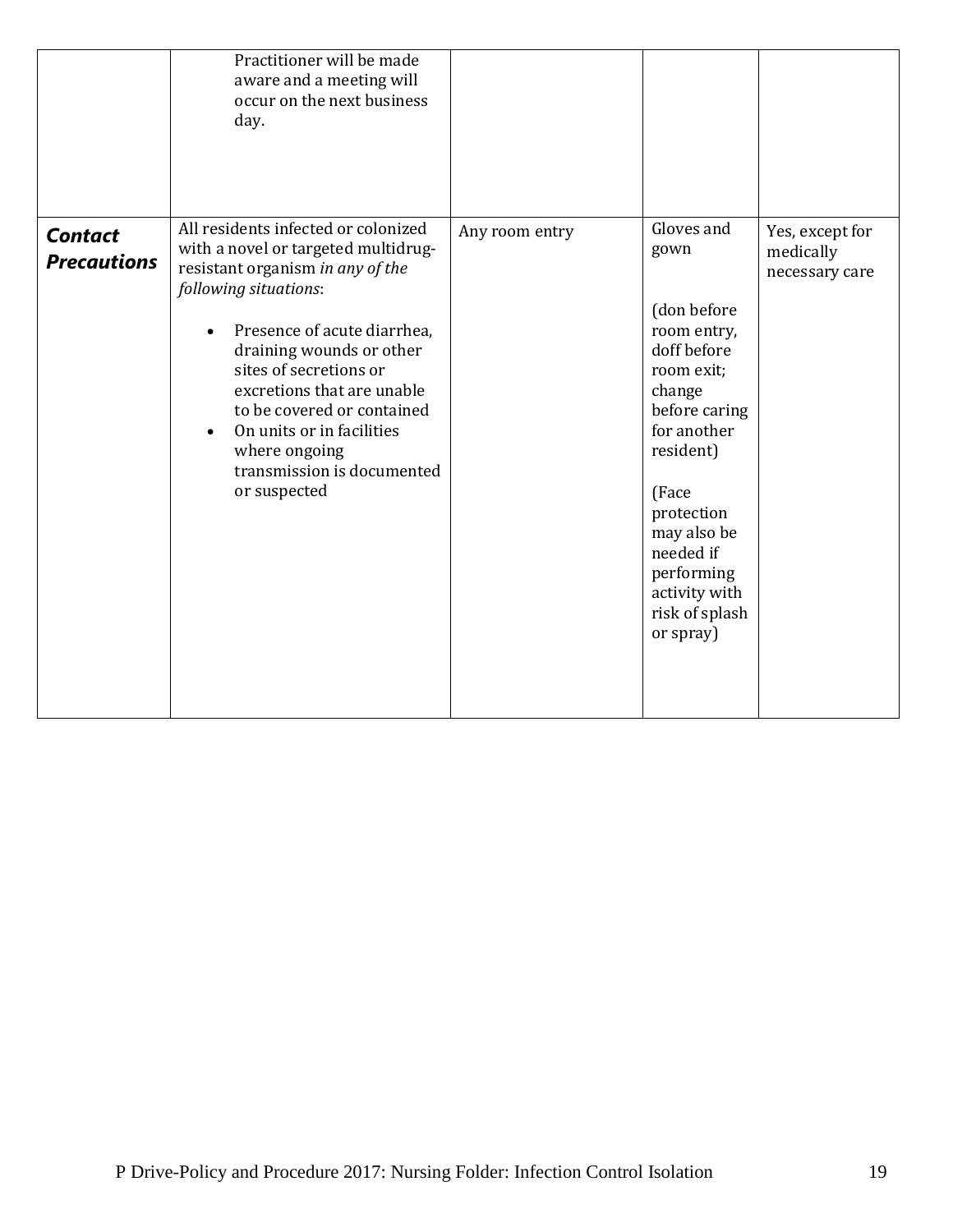# *METHICILLIN RESISTANT STAPHYLOCOCCUS AUREUS (MRSA)*

- **PURPOSE:** To prevent transmission of *Methicillin Resistant Staphylococcus aureus* (MRSA) in the long term care facility.
- **POLICY:** In caring for residents with MRSA, precautions will be observed.
	- A. The Administrator, Director of Nursing, Infection Control Practitioner (ICP), and the Infection Control Committee (ICC) should be alerted to any case of MRSA.
	- B. Surveillance data must be maintained on cases of MRSA colonization and infection (MDRO line listing).
	- C. Continuing education on MRSA may assist in limiting the spread.

## **I. CONTACT PRECAUTIONS**

- a. MRSA infected residents should ideally be in private rooms or in the same room with other residents (cohorting) with MRSA. If neither of the above rooming situations is available, contact the Infection Control Practitioner or other designee to review the specific resident situation to determine if a semi-private room with a **low risk roommate** is acceptable (see algorithm on Resident room placement – last page of this section in manual only).
- b. Gloves should be worn to enter the room of a resident who is MRSA infected and the infection is not contained.
- c. A gown is needed to enter the room of a MRSA infected resident if substantial contact with the resident or environmental surfaces is anticipated, if the resident is incontinent, has diarrhea, a colostomy, or wound drainage not contained by a dressing.
- d. Gowns and gloves should be removed before leaving the resident's room and hands must be washed immediately with an antiseptic soap.
- e. Items such as stethoscope, sphygmomanometer, and thermometer should be dedicated to use on that resident of VRE residents.

### **II. HAND HYGIENE**

Thorough hand hygiene, following the hand hygiene guidelines, will be done after caring for the resident.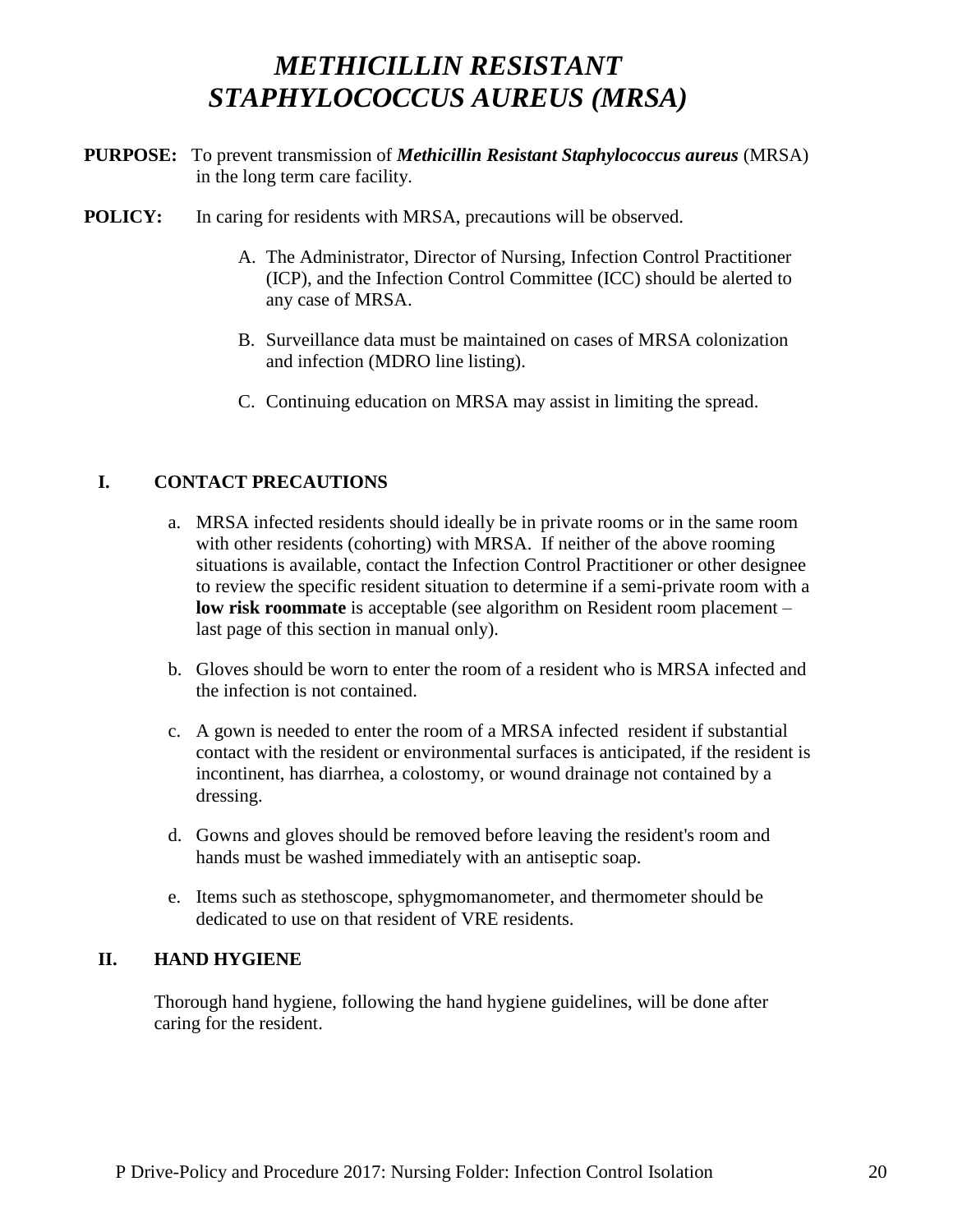## **III. ROOM ARRANGEMENTS**

It is preferable for residents with MRSA to be cohorted (share a room or be in a specific area with MRSA residents) or they may room with a low risk roommate (intact skin, no invasive devices). A private room may be needed in special circumstances, e.g. copious drainage not contained by a dressing and/or productive coughs. Confinement to the room will depend on the resident's condition, personal hygiene and ability to comply with instructions. **See algorithm in printed manual at the end of this policy for resident room assignments.**

#### **IV. MASKS**

Masks would be needed for face to face contact with MRSA positive residents who are coughing.

#### **V. GOWNS OR APRONS**

Gowns or aprons are indicated if it is likely that the clothing will be soiled with the infectious material (e.g. sputum, wound drainage, urine).

#### **VI. GLOVES**

Gloves should be worn when touching the infectious material is anticipated.

#### **VII. TRASH/LINEN**

Trash and linen will be handled in the same manner as all trash and linen in the facility.

#### **VIII. ENVIRONMENTAL CLEANING**

The resident's environment should be cleaned daily and when visibly soiled with a facility approved disinfectant.

### **IX**. **SURVEILLANCE CULTURES**

In Seacrest Village active surveillance cultures (ACS) of residents or personnel (nares, axilla, and groin) are not routinely performed. . The Infection Control Committee may order surveillance cultures on the non colonized roommate. Surveillance cultures for MRSA are not routinely done in the Long Term Care setting, however, they are becoming more common in acute care facilities..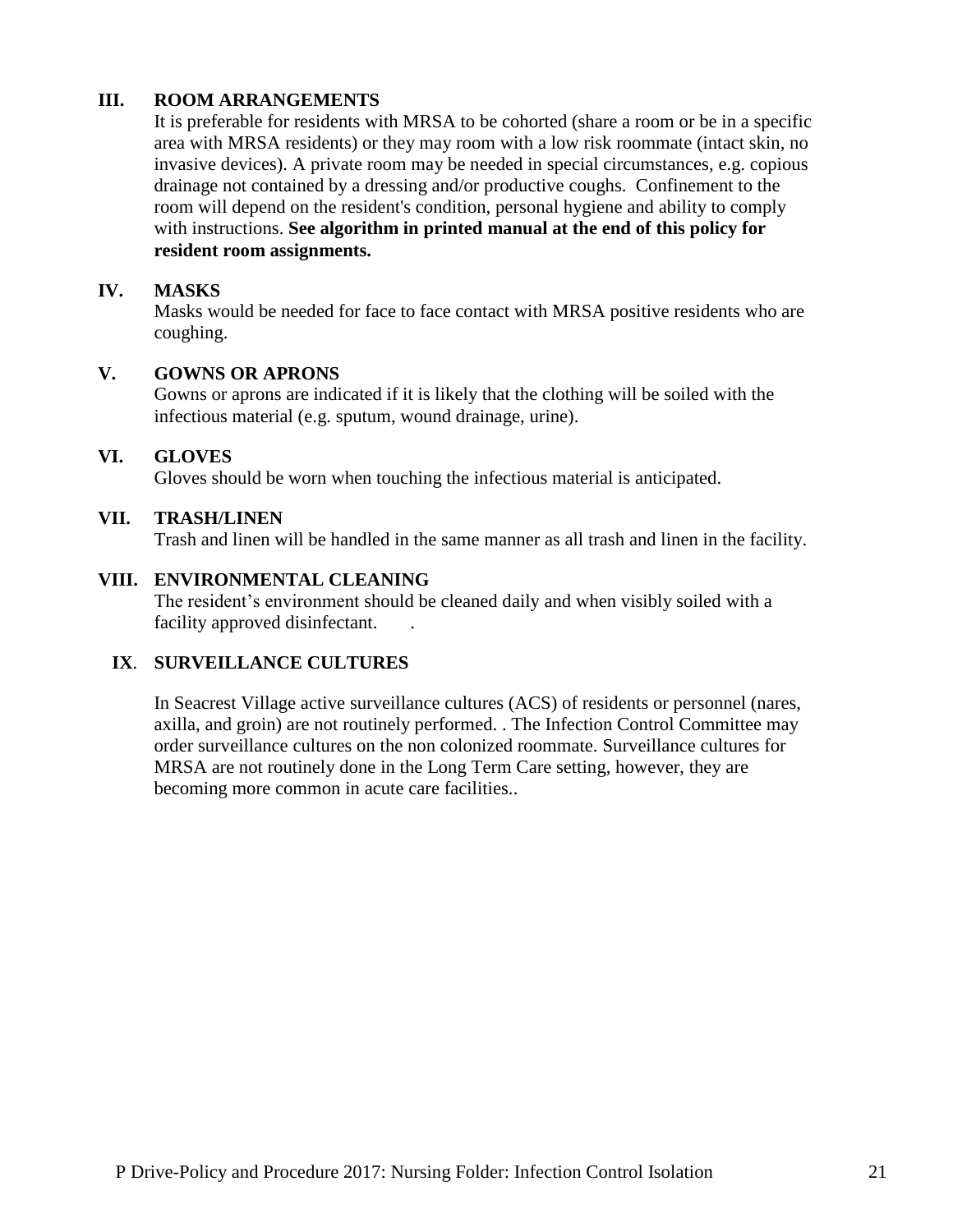# *VANCOMYCIN RESISTANT ENTEROCOCCUS (VRE)*

- **PURPOSE:** To prevent transmission of *Vancomycin Resistant Enterococcus* (VRE) in the long term care facility.
- **POLICY:** The following guidelines should be observed for VRE.

## **II. GENERAL MEASURES**

- A. The Administrator, Director of Nursing, Infection Control Practitioner (ICP), and the Infection Control Committee (ICC) should be alerted to any new case of VRE.
- B. Surveillance data must be maintained on cases of VRE infection.
- C. Continuing education on VRE may assist in limiting the spread of VRE.

## **III. CONTACT PRECAUTIONS**

- A. VRE infected residents should be in private rooms or in the same room with other residents with VRE. If neither of the above rooming situations is available, contact the Infection Control Practitioner or other designee to review the specific resident situation to determine if a semiprivate room with a **low risk roommate** is acceptable (see algorithm on Resident room placement – last page of this section in manual only).
- B. Gloves should be worn to enter the room of a resident who is VRE infected and the infection is not contained...
- C. A gown is needed to enter the room of a VRE infected or colonized resident if substantial contact with the resident or environmental surfaces is anticipated, if the resident is incontinent, has diarrhea, a colostomy, or wound drainage not contained by a dressing.
- D. Gowns and gloves should be removed before leaving the resident's room and hands must be washed immediately with an antiseptic soap.
- E. Items such as stethoscope, sphygmomanometer, and thermometer should be dedicated to use on that resident only or a cohort of VRE residents.

## **IV. ENVIRONMENTAL CLEANING**

The resident's environment should be cleaned daily and when visibly soiled with a facility approved disinfectant.

## **V. SURVEILLANCE CULTURES**

In certain facilities, the Infection Control Committee may choose to do active surveillance cultures (ACS) of residents or personnel although unlike MRSA, this practice is virtually non existent in Long Term Care. Surveillance cultures for VRE are not routinely done in the Long Term Care setting but are becoming more common in acute care facilities.

P Drive-Policy and Procedure 2017: Nursing Folder: Infection Control Isolation 22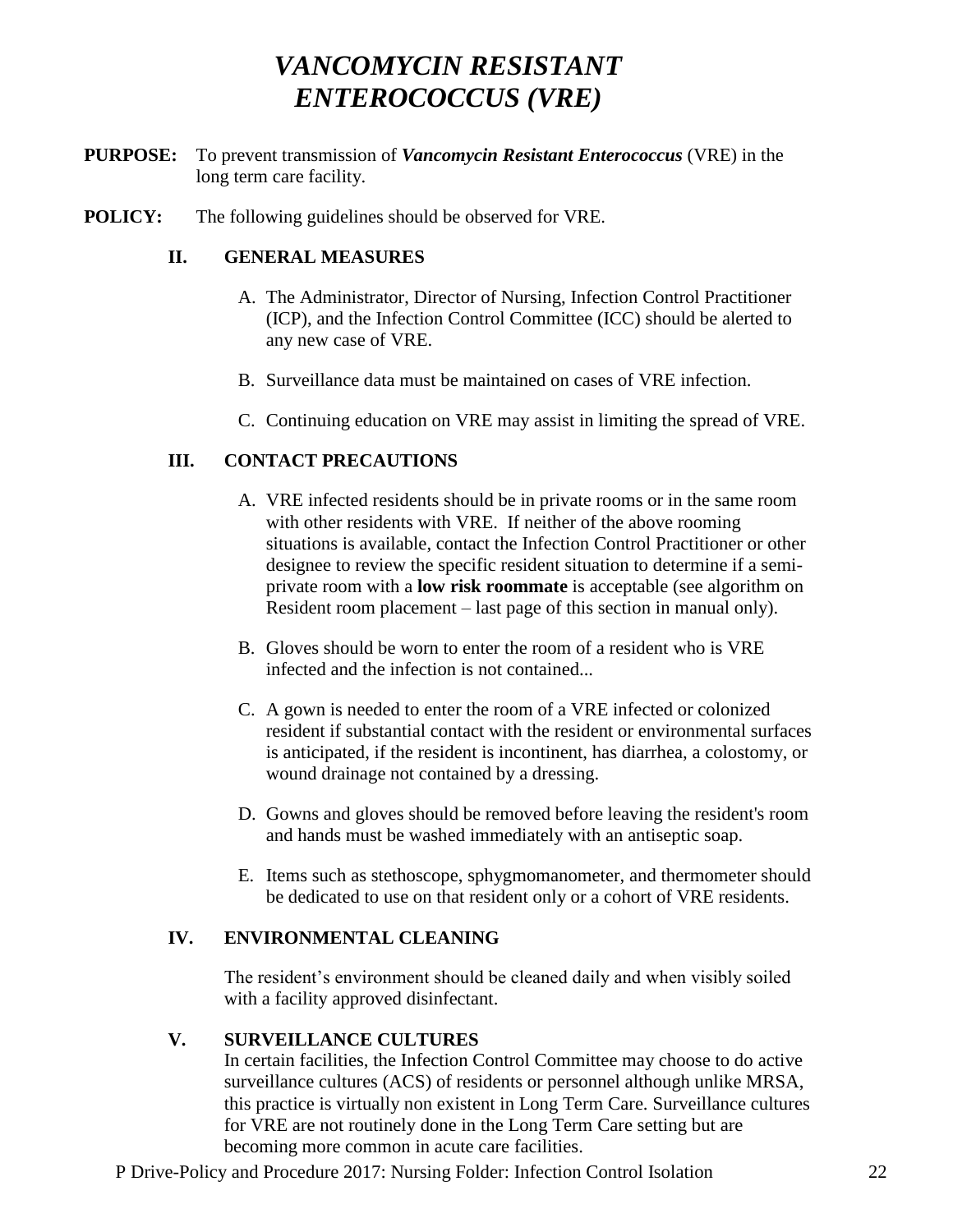# *EXTENDED SPECTRUM BETA LACTAMASES (ESBL's)*

- **PURPOSE:** To prevent transmission of *Extended Spectrum Beta Lactamase (ESBL's)* organisms in the long term care facility.
- **POLICY:** The following guidelines should be observed for ESBL's.

#### **I. GENERAL MEASURES**

- A. The Administrator, Director of Nursing, Infection Control Practitioner (ICP), and the Infection Control Committee (ICC) should be alerted to any case of ESBL's.
- B. Surveillance data must be maintained on cases of ESBL's infection (MDRO line listing).
- C. Continuing education on ESBL's may assist in limiting the spread.

#### **II. CONTACT PRECAUTIONS**

- A. An ESBL infected resident should be in private rooms or in the same room with other residents (cohorting) with ESBL. If neither of the above rooming situations is available, contact the Infection Control Practitioner or other designee to review the specific resident situation to determine if a semi-private room with a **low risk roommate** is acceptable (see algorithm on Resident room placement – last page of this section in manual only).
- B. Gloves should be worn to enter the room of a resident who is ESBL infected and the infection is not contained..
- C. A gown is needed to enter the room of a ESBL infected resident whose infection is not contained, if substantial contact with the resident or environmental surfaces is anticipated, if the resident is incontinent, has diarrhea, a colostomy, or wound drainage not contained by a dressing.
- D. Gowns and gloves should be removed before leaving the resident's room and hands must be washed immediately with a soap.
- E. Items such as stethoscope, sphygmomanometer, and thermometer should be dedicated to use on that resident only or a cohort of ESBL residents.

#### **III. ENVIRONMENTAL CLEANING AND SURVEILLANCE CULTURES**

The resident's environment should be cleaned daily and when visibly soiled with a facility approved disinfectant. No cultures recommended.